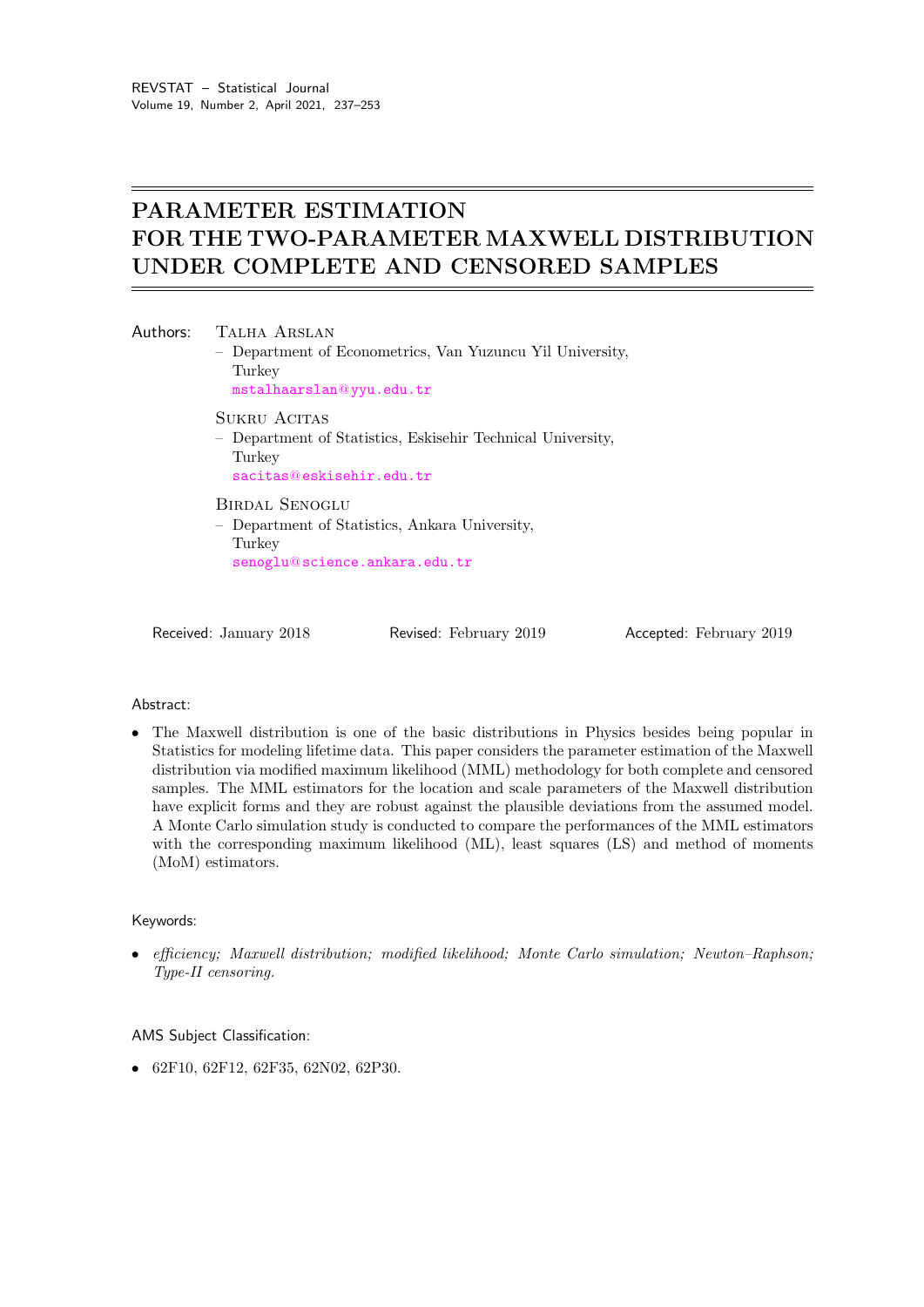### <span id="page-1-0"></span>1. INTRODUCTION

The Maxwell distribution is widely used in many problems especially in Physics. For example, the speed of molecules in thermal equilibrium is modelled by using the Maxwell distribution (Maxwell [\[21\]](#page-16-0); Mathai and Princy [\[20\]](#page-16-1)). Also note that there is a lot of literature about the Maxwell distribution in Statistics. It was firstly used by Tyagi and Battacharya [\[31,](#page-16-2) [32\]](#page-16-3) for modeling the lifetime data. They used Bayes method to estimate the scale parameter of the distribution and obtain the minimum variance unbiased estimator for the reliability function. Dey and Maiti [\[10\]](#page-15-0) obtained the Bayes estimators of the scale parameter of the Maxwell distribution under various different loss functions. Kazmi et al. [\[16\]](#page-15-1) obtained the maximum likelihood (ML) estimators of the location and scale parameters of the mixture of the Maxwell distribution under Type-I censoring. Al-Baldawi [\[3\]](#page-15-2) compared the efficiency of the ML estimator of the scale parameter of the Maxwell distribution with the corresponding Bayes estimator. Hossain and Huerta [\[13\]](#page-15-3) used the Maxwell distribution in analysing the different data sets taken from the literature. Li [\[19\]](#page-16-4) obtained the estimators of the scale parameter of the Maxwell distribution using the Minimax, Bayesian and ML methods. Fan [\[12\]](#page-15-4) considered the Bayesian method to estimate the loss and risk function for the scale parameter of the Maxwell distribution. Dey et al. [\[9\]](#page-15-5) obtained estimators of the location and scale parameters of the Maxwell distribution via different estimation methods. See also Arslan et al. [\[5\]](#page-15-6), where the modified maximum likelihood (MML) estimators for the location and scale parameters of the Maxwell distribution are obtained.

The ML methodology is used to obtain the estimators of the parameters of the Maxwell distribution in most of the studies. However, the ML estimators of the location and scale parameters of the Maxwell distribution cannot be obtained explicitly. Therefore, iterative methods should be used. It is known that using iterative methods causes various problems such as (i) non-convergence of iterations, (ii) convergence to multiple roots, and (iii) convergence to the wrong root; see e.g. Barnett [\[7\]](#page-15-7), Puthenpura and Sinha [\[23\]](#page-16-5), and Vaughan [\[33\]](#page-16-6).

The motivation of this study is to obtain the explicit estimators for the location and scale parameters of the Maxwell distribution. For this purpose, Tiku's [\[28,](#page-16-7) [29\]](#page-16-8) MML methodology is used. The MML estimators are formulated for both complete and censored samples. An extensive Monte-Carlo (MC) simulation study is carried out to compare performances of the MML estimators with the well-known and widely-used ML, least squares (LS) and method of moments (MoM) estimators.

The rest of the paper is organized as follows. Maxwell distribution is reviewed in Section [2.](#page-2-0) Section [3](#page-3-0) is reserved to the parameter estimation methodologies. The results of the MC simulation study are presented in Section [4.](#page-6-0) The ML and MML estimators are given under Type-II censoring scheme in Section [5.](#page-10-0) In Section [6,](#page-12-0) two real data sets are analyzed to show the implementation of the proposed methodology. The paper ends with some concluding remarks.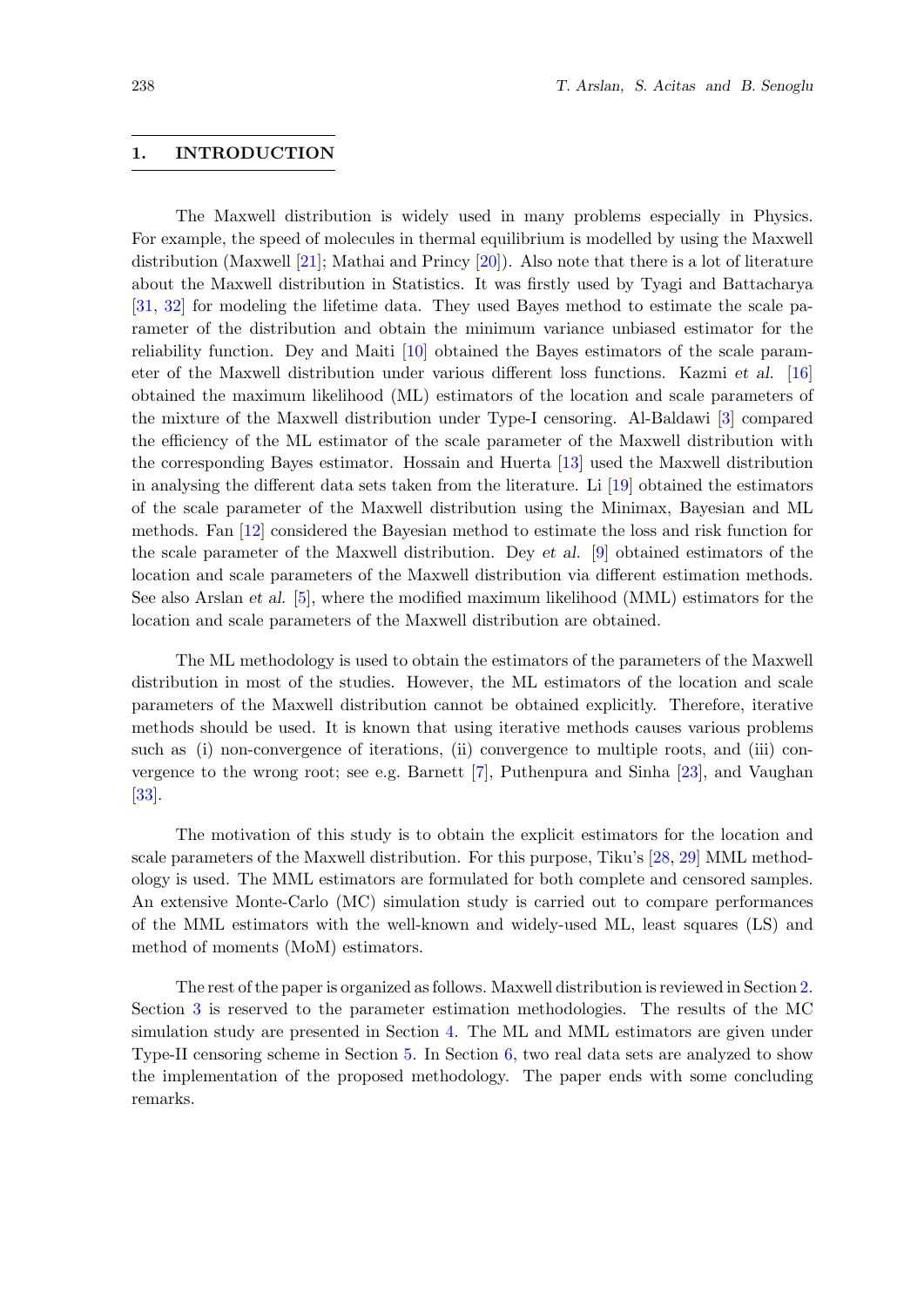## <span id="page-2-0"></span>2. MAXWELL DISTRIBUTION

<span id="page-2-1"></span>Traditionally, the probability density function (pdf) of the Maxwell distribution is given by

(2.1) 
$$
f(v) = 4\pi \left(\frac{m}{\pi 2kT}\right)^{3/2} v^2 \exp\left\{-\left(\frac{m}{2kT}v^2\right)\right\}, \quad v > 0,
$$

where m is the molecular weight in kg/mol, T is the temperature in Kelvin, k is the constant J/K and v denotes the speed of the molecule. If the reparametrization  $\sigma = \sqrt{2kT/m}$  is used and a location parameter  $\mu$  is added into the Equation [\(2.1\)](#page-2-1), then the resulting distribution is called as two-parameter Maxwell distribution.

The pdf and the corresponding cumulative distribution function (cdf) of the twoparameter Maxwell distribution are given by

<span id="page-2-3"></span>(2.2) 
$$
f(x; \mu, \sigma) = \frac{4}{\sigma \Gamma(1/2)} \left(\frac{x-\mu}{\sigma}\right)^2 \exp\left\{-\left(\frac{x-\mu}{\sigma}\right)^2\right\}, \quad \mu \leq x \leq \infty, \quad \sigma \geq 0,
$$

and

<span id="page-2-4"></span>(2.3) 
$$
F(x; \mu, \sigma) = \frac{1}{\Gamma(3/2)} \Gamma\left[\left(\frac{x-\mu}{\sigma}\right)^2, 3/2\right],
$$

<span id="page-2-2"></span>respectively. Here,  $\mu$  is the location parameter and  $\sigma$  is the scale parameter. Also,  $\Gamma(\cdot)$ and  $\Gamma(\cdot, \cdot)$  stand for the gamma and incomplete gamma functions, respectively. See Figure [1](#page-2-2) where the plots of the Maxwell distribution are illustrated for certain values of  $\sigma$ .



**Figure 1:** Plots of the Maxwell distribution for certain values of  $\sigma$ .

In the rest of the paper, we use the term Maxwell distribution instead of two-parameter Maxwell distribution for the sake of simplicity.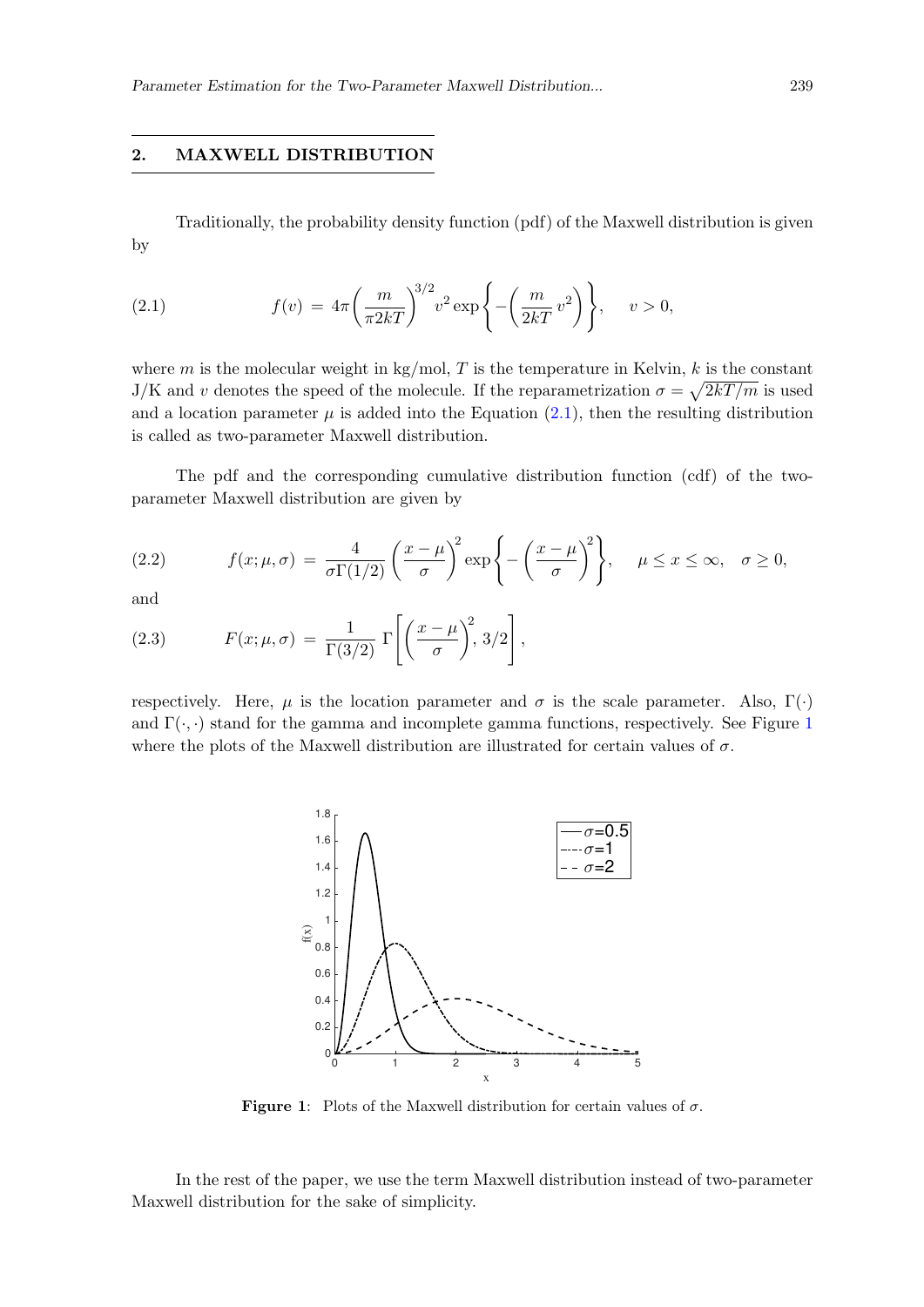#### <span id="page-3-0"></span>3. PARAMETER ESTIMATION UNDER COMPLETE SAMPLES

In this section, brief descriptions of the ML, MML, MoM and LS methodologies are provided.

#### <span id="page-3-3"></span>3.1. The ML method

Let  $X_1, X_2, ..., X_n$  be a random sample from the Maxwell distribution. Then, the loglikelihood  $(\ln L)$  function can be written as follows:

(3.1) 
$$
\ln L = n \ln C - n \ln \sigma + 2 \sum_{i=1}^{n} \ln z_i - \sum_{i=1}^{n} z_i^2,
$$

where  $C = 4/\Gamma(1/2)$  and  $z_i = (x_i - \mu)/\sigma$   $(i = 1, 2, ..., n)$ . The ML estimates of the parameters  $\mu$  and  $\sigma$  are obtained as solutions of the following likelihood equations:

<span id="page-3-1"></span>(3.2) 
$$
\frac{\partial \ln L}{\partial \mu} = -\frac{2}{\sigma} \sum_{i=1}^{n} g(z_i) + \frac{2}{\sigma} \sum_{i=1}^{n} z_i = 0
$$

and

<span id="page-3-2"></span>(3.3) 
$$
\frac{\partial \ln L}{\partial \sigma} = -\frac{n}{\sigma} - \frac{2}{\sigma} \sum_{i=1}^{n} z_i g(z_i) + \frac{2}{\sigma} \sum_{i=1}^{n} z_i^2 = 0,
$$

where  $g(z) = z^{-1}$ . Equations [\(3.2\)](#page-3-1) and [\(3.3\)](#page-3-2) cannot be solved explicitly since they contain the nonlinear  $g(z) = z^{-1}$  function. In this study a Newton–Raphson (NR) method is utilized to obtain the solutions of Equations  $(3.2)$  and  $(3.3)$  simultaneously. The Hessian matrix,

(3.4) 
$$
\mathbf{H} = \begin{bmatrix} \frac{\partial^2 \ln L}{\partial \mu^2} & \frac{\partial^2 \ln L}{\partial \mu \partial \sigma} \\ \frac{\partial^2 \ln L}{\partial \sigma \partial \mu} & \frac{\partial^2 \ln L}{\partial \sigma^2} \end{bmatrix},
$$

is used in the NR method. The elements of the Hessian matrix and Fisher Information matrix (I) are provided in the [Appendix](#page-14-0) for the Maxwell distribution.

The following equations are used in the NR method to solve the likelihood equations in  $(3.2)$  and  $(3.3)$ :

(3.5) 
$$
\begin{bmatrix}\n\frac{\partial^2 \ln L}{\partial \mu^2}(\mu^k, \sigma^k) & \frac{\partial^2 \ln L}{\partial \mu \partial \sigma}(\mu^k, \sigma^k) \\
\frac{\partial^2 \ln L}{\partial \sigma \partial \mu}(\mu^k, \sigma^k) & \frac{\partial^2 \ln L}{\partial \sigma^2}(\mu^k, \sigma^k)\n\end{bmatrix}\n\begin{bmatrix}\n\Xi \mu^k \\
\Xi \sigma^k\n\end{bmatrix} = \begin{bmatrix}\n\frac{\partial \ln L}{\partial \mu}(\mu^k, \sigma^k) \\
\frac{\partial \ln L}{\partial \sigma}(\mu^k, \sigma^k)\n\end{bmatrix},
$$

where k denotes the iteration number and  $\Xi$  stands for the incremental values. See also Arslan and Senoglu [\[6\]](#page-15-8), where a similar algorithm scheme has already been used for the one-way ANOVA model under Jones and Faddy's skew t distribution.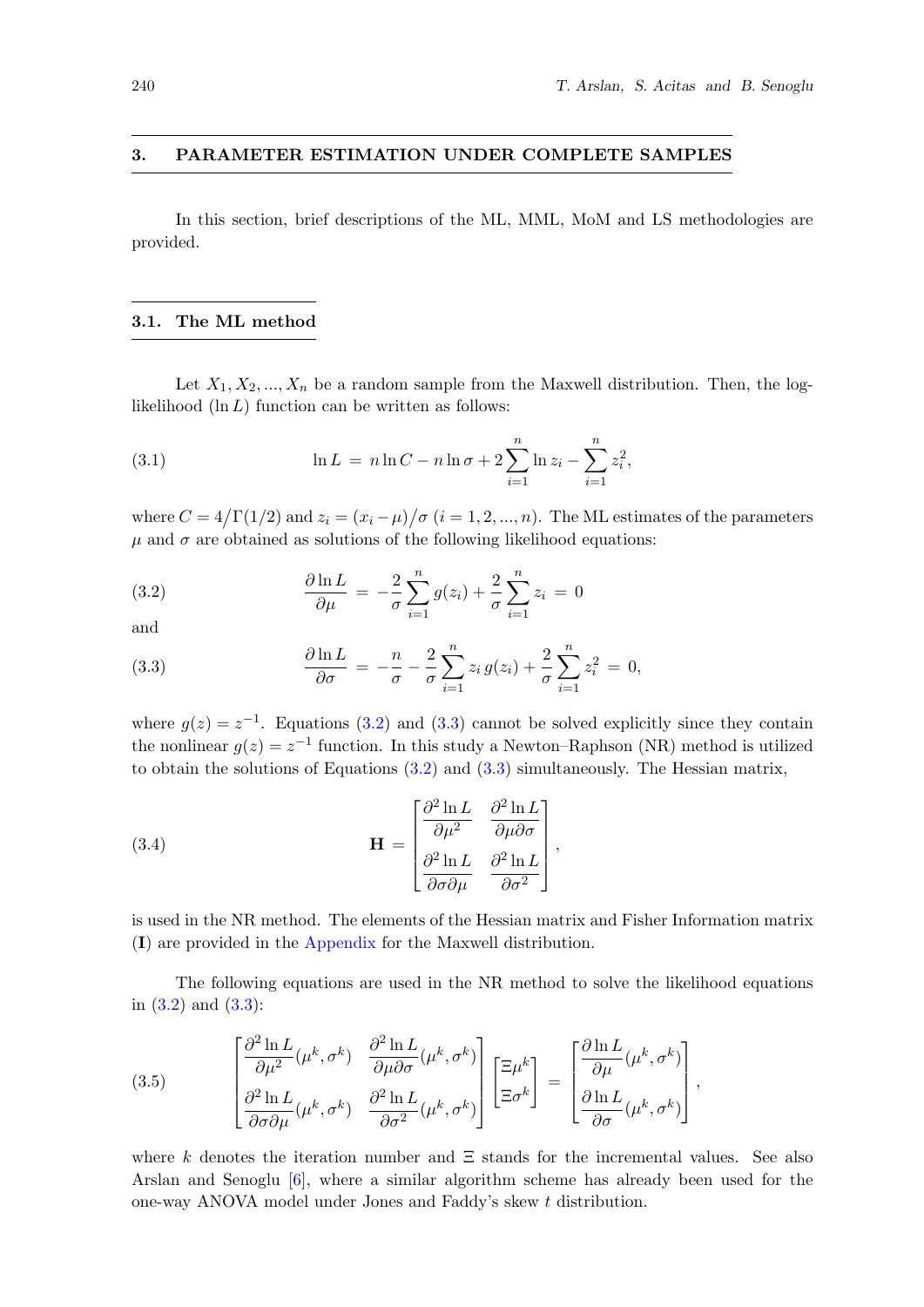#### <span id="page-4-2"></span>3.2. The MML method

As mentioned in the Subsection [3.1,](#page-3-3) the ML estimators of the location and scale parameters cannot be obtained in closed forms because of the nonlinear function  $g(\cdot)$  in Equations [\(3.2\)](#page-3-1) and [\(3.3\)](#page-3-2). We here propose to use non-iterative MML methodology developed by Tiku [\[28,](#page-16-7) [29\]](#page-16-8) to avoid the computational difficulties and/or problems mentioned in Section [1.](#page-1-0) The MML methodology also allows us to obtain closed forms of the estimators. There are three steps to obtain the MML estimators of the location parameter  $\mu$  and scale parameter  $\sigma$ . They are given step by step as follows:

- Step 1. Standardized observations  $z_i = (x_i \mu)/\sigma$   $(i = 1, 2, ..., n)$  are ordered in ascending way, i.e.  $z_{(1)} \leq z_{(2)} \leq \cdots \leq z_{(n)}$ .
- Step 2. The ordered observations are incorporated into likelihood equations, since complete sums are invariant to ordering, i.e.  $\sum_{n=1}^{\infty}$  $i=1$  $h(z_i) = \sum_{i=1}^{n}$  $i=1$  $h(z_{(i)})$ , where  $h(\cdot)$  is any function.
- **Step 3.**  $g(z_{(i)})$  is linearized around the expected values of the standardized ordered observations, i.e.  $t_{(i)} = E(z_{(i)})$ , by using the first two terms of Taylor series expansion:

<span id="page-4-0"></span>(3.6) 
$$
g(z_{(i)}) \cong \alpha_i - \beta_i z_{(i)}, \quad i = 1, ..., n.
$$

After incorporating Equation [\(3.6\)](#page-4-0) into the likelihood equations, we obtain the following modified likelihood equations:

<span id="page-4-1"></span>(3.7) 
$$
\frac{\partial \ln L^*}{\partial \mu} = -\frac{2}{\sigma} \sum_{i=1}^n (\alpha_i - \beta_i z_{(i)}) + \frac{2}{\sigma} \sum_{i=1}^n z_{(i)} = 0
$$

and

(3.8) 
$$
\frac{\partial \ln L^*}{\partial \sigma} = -\frac{n}{\sigma} - \frac{2}{\sigma} \sum_{i=1}^n z_{(i)} (\alpha_i - \beta_i z_{(i)}) + \frac{2}{\sigma} \sum_{i=1}^n z_{(i)}^2 = 0.
$$

The solutions of these equations are the following MML estimators:

(3.9) 
$$
\hat{\mu}_{\text{MML}} = \bar{x}_{w} - \frac{\Delta}{m} \hat{\sigma}_{\text{MML}} \quad \text{and} \quad \hat{\sigma}_{\text{MML}} = \frac{-B + \sqrt{B^2 + 4nC}}{2\sqrt{n(n-1)}},
$$

where

$$
\bar{x}_w = \sum_{i=1}^n \delta_i x_{(i)}/m, \quad m = \sum_{i=1}^n \delta_i, \quad \delta_i = \beta_i + 1, \quad \beta_i = t_{(i)}^{-2}, \quad \Delta = \sum_{i=1}^n \alpha_i,
$$
  

$$
\alpha_i = 2t_{(i)}^{-1}, \quad B = 2\sum_{i=1}^n \alpha_i (x_{(i)} - \bar{x}_w) \quad \text{and} \quad C = 2\sum_{i=1}^n \delta_i (x_{(i)} - \bar{x}_w)^2.
$$

Here,  $x_{(i)}$  represents the *i*-th ordered observation. It should be noted that  $t_{(i)} = E(z_{(i)})$  can be obtained approximately using the following equality:

$$
t_{(i)} = F^{-1}\left(\frac{i}{n+1}\right), \quad i = 1, 2, ..., n,
$$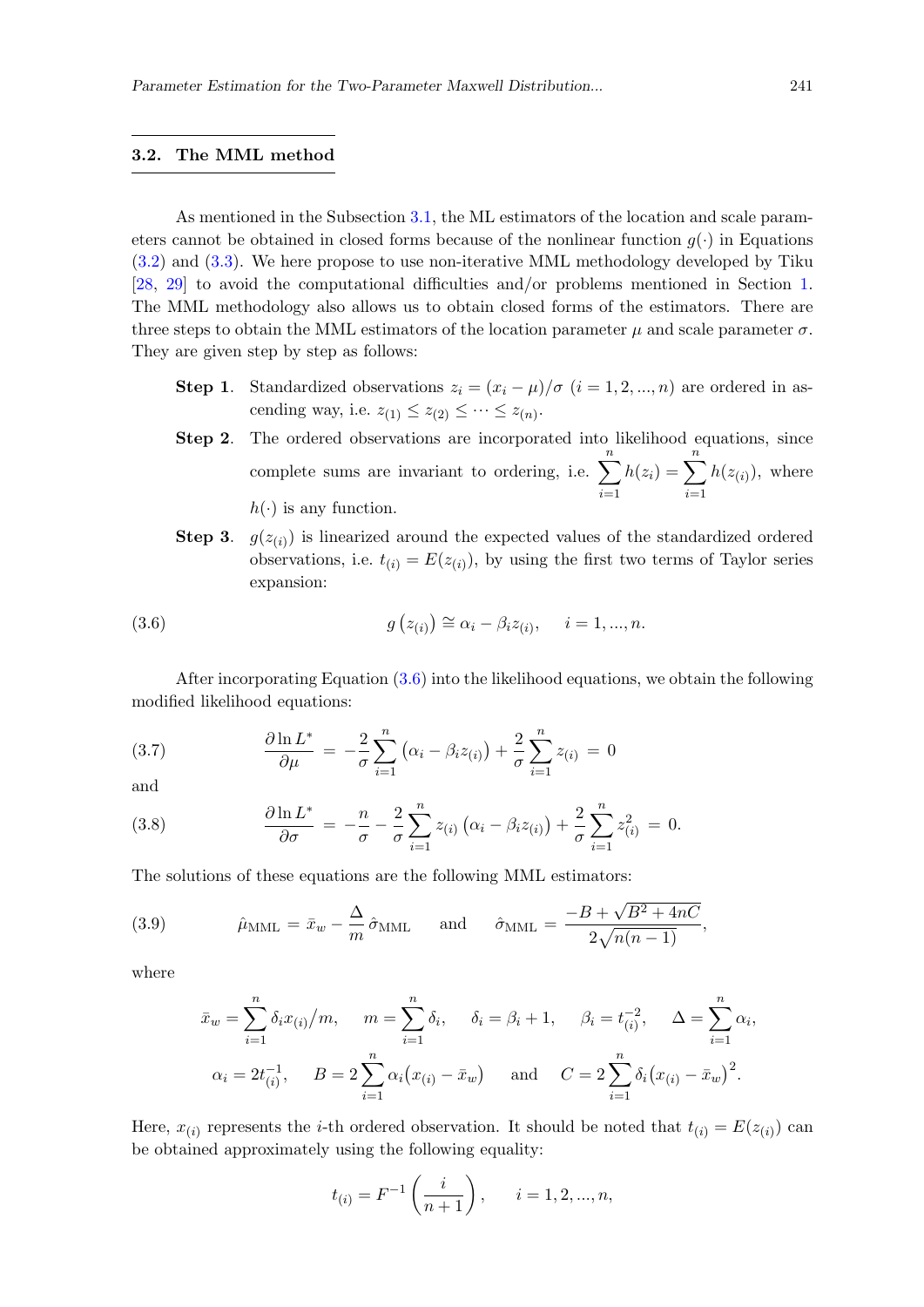where  $F^{-1}(\cdot)$  is the quantile function of the standard Maxwell distribution. The use of these approximate values does not affect the efficiency of the MML estimators adversely. It should also be noticed that the denominator of  $\hat{\sigma}_{\text{MML}}$  is 2n, however it is replaced by  $2\sqrt{n(n-1)}$ for bias correction.

The MML estimators are derived in closed form since they are expressed as functions of the sample observations. Furthermore, they are asymptotically equivalent to the ML estimators. The MML estimators are also almost fully efficient, i.e. they have minimum variance bounds (MVBs). They also have very small bias or no bias even for small sample sizes. It should also be mentioned that the MML methodology gives small weight(s) to the outlying observation(s) in the direction of the longer tail(s). Therefore, the MML estimators are robust to the outlier(s), see e.g. Acitas et al. [\[1\]](#page-15-9) and references given therein for further information. See also Figure [2](#page-5-0) where plots of the weights for the Maxwell distribution, i.e.  $\delta_i = t_{(i)}^{-2} + 1$ , are illustrated.

<span id="page-5-0"></span>

**Figure 2:** Plot of the weights for the Maxwell distribution,  $n = 100$ .

<span id="page-5-1"></span>The asymptotic distributions of the  $\hat{\mu}_{\text{MML}}$  and  $\hat{\sigma}_{\text{MML}}$  are provided in Lemma [3.1](#page-5-1) and Lemma [3.2.](#page-6-1)

**Lemma 3.1.**  $\hat{\mu}_{\text{MML}}$  is normally distributed with mean  $\mu$  and variance  $\sigma^2/m$  for  $n\to\infty.$ 

**Proof:** The proof is done based on the following fact: The likelihood equation given in [\(3.2\)](#page-3-1) and modified likelihood equation given in [\(3.7\)](#page-4-1) are asymptotically equivalent. Furthermore,  $\partial \ln L^* / \partial \mu$  can be written as

(3.10) 
$$
\frac{\partial \ln L^*}{\partial \mu} = \frac{m}{\sigma^2} \left[ \left( \bar{x}_w - \frac{\Delta}{m} \hat{\sigma}_{\text{MML}} \right) - \mu \right] = \frac{m}{\sigma^2} \left( \hat{\mu}_{\text{MML}} - \mu \right);
$$

see Kendall and Stuart [\[17\]](#page-15-10).  $\hat{\mu}_{\text{MML}}$  is normally distributed since  $E(\partial^r \ln L^* / \partial \mu^r) = 0$  for all  $r \geq 3$ ; see Bartlett [\[8\]](#page-15-11).  $\Box$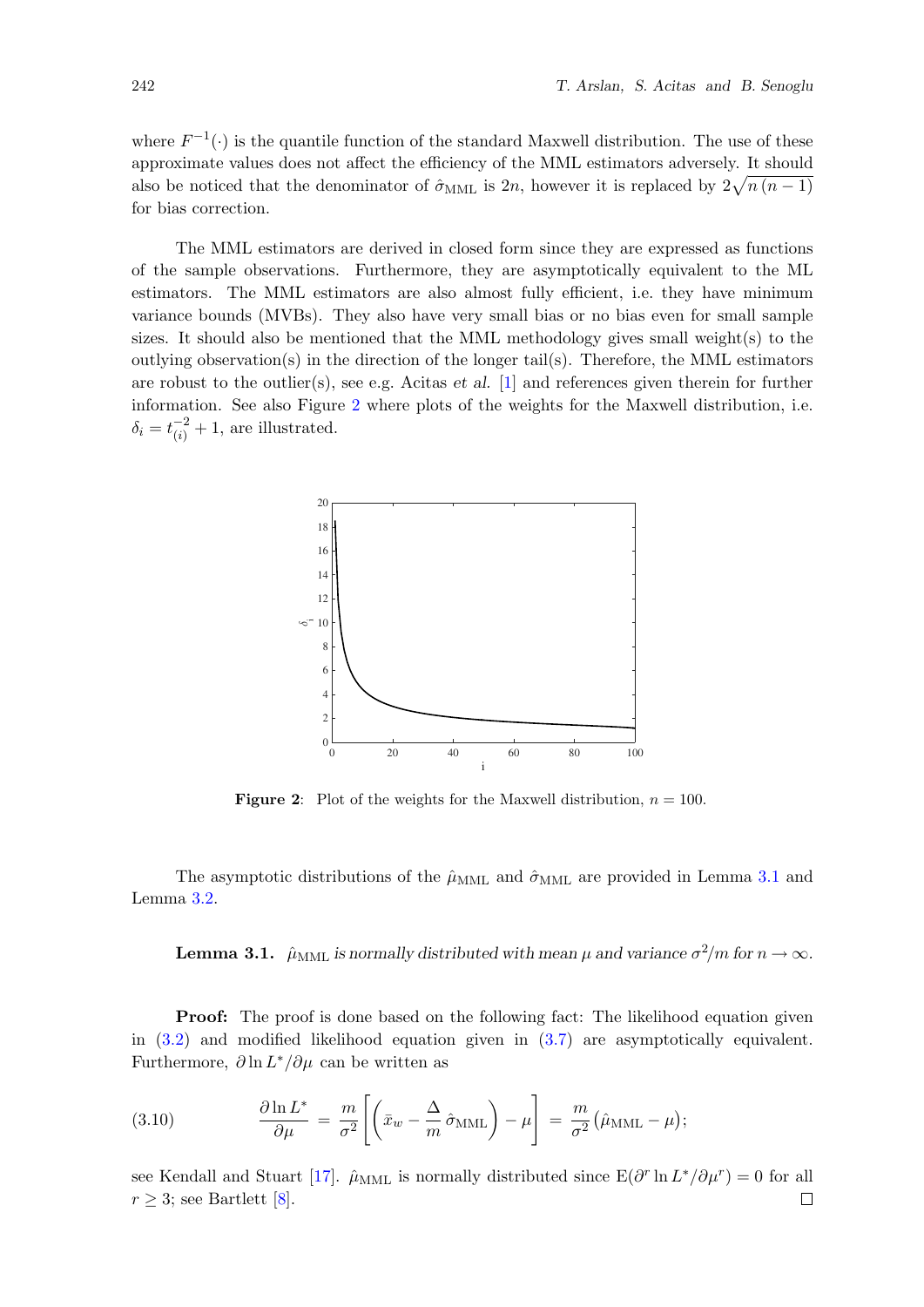<span id="page-6-1"></span>**Lemma 3.2.** Conditional on  $\mu$  known,  $n\hat{\sigma}_{\text{MML}}^2/\sigma^2$  is asymptotically chi-square distributed with n degrees of freedom.

**Proof:** This follows from the fact that  $B_0/$ √  $\overline{nC_0} \cong 0$  and thus,

(3.11) 
$$
\frac{\partial \ln L^*}{\partial \sigma} = \frac{n}{\sigma^3} \left( \frac{C_0}{n} - \sigma^2 \right),
$$

where  $B_0$  and  $C_0$  are the same as B and C, respectively. See for example Tiku [\[30\]](#page-16-9) and Senoglu [\[25\]](#page-16-10) for further information.  $\Box$ 

#### 3.3. The MoM method

MoM estimators of the location and scale parameters of the Maxwell distribution are obtained by equating the first two theoretical moments to the first two sample moments. Therefore, MoM estimators of  $\mu$  and  $\sigma$  are given by

(3.12) 
$$
\hat{\mu}_{\text{MoM}} = \bar{x} - \frac{2}{\sqrt{\pi}} \hat{\sigma}_{\text{MoM}} \quad \text{and} \quad \hat{\sigma}_{\text{MoM}} = s \sqrt{\frac{2\pi}{3\pi - 8}},
$$

respectively. Here,

$$
\bar{x} = \frac{1}{n} \sum_{i=1}^{n} x_i
$$
 and  $s = \sqrt{\frac{1}{n} \sum_{i=1}^{n} (x_i - \bar{x})^2}.$ 

It is clear that MoM estimators are functions of the sample observations as in MML estimators.

#### 3.4. The LS method

LS estimators of  $\mu$  and  $\sigma$  are obtained by minimizing the following function

(3.13) 
$$
\sum_{i=1}^{n} \left( F(x_{(i)}) - \frac{i}{n+1} \right)^2, \quad i = 1, 2, ..., n,
$$

with respect to the parameters of interest (Swain *et al.* [\[27\]](#page-16-11)). Here,  $F(\cdot)$  is the cdf of the Maxwell distribution. It is clear that explicit forms of the LS estimators are not available. Therefore, we use the "fminunc" function which exists in the optimization toolbox of MAT-LAB2017a to obtain the LS estimates of  $\mu$  and  $\sigma$ .

## <span id="page-6-0"></span>4. SIMULATION STUDY

In this section, the results of the simulation study in which the performances of the MML estimators are compared with the ML, MoM and LS estimators are presented.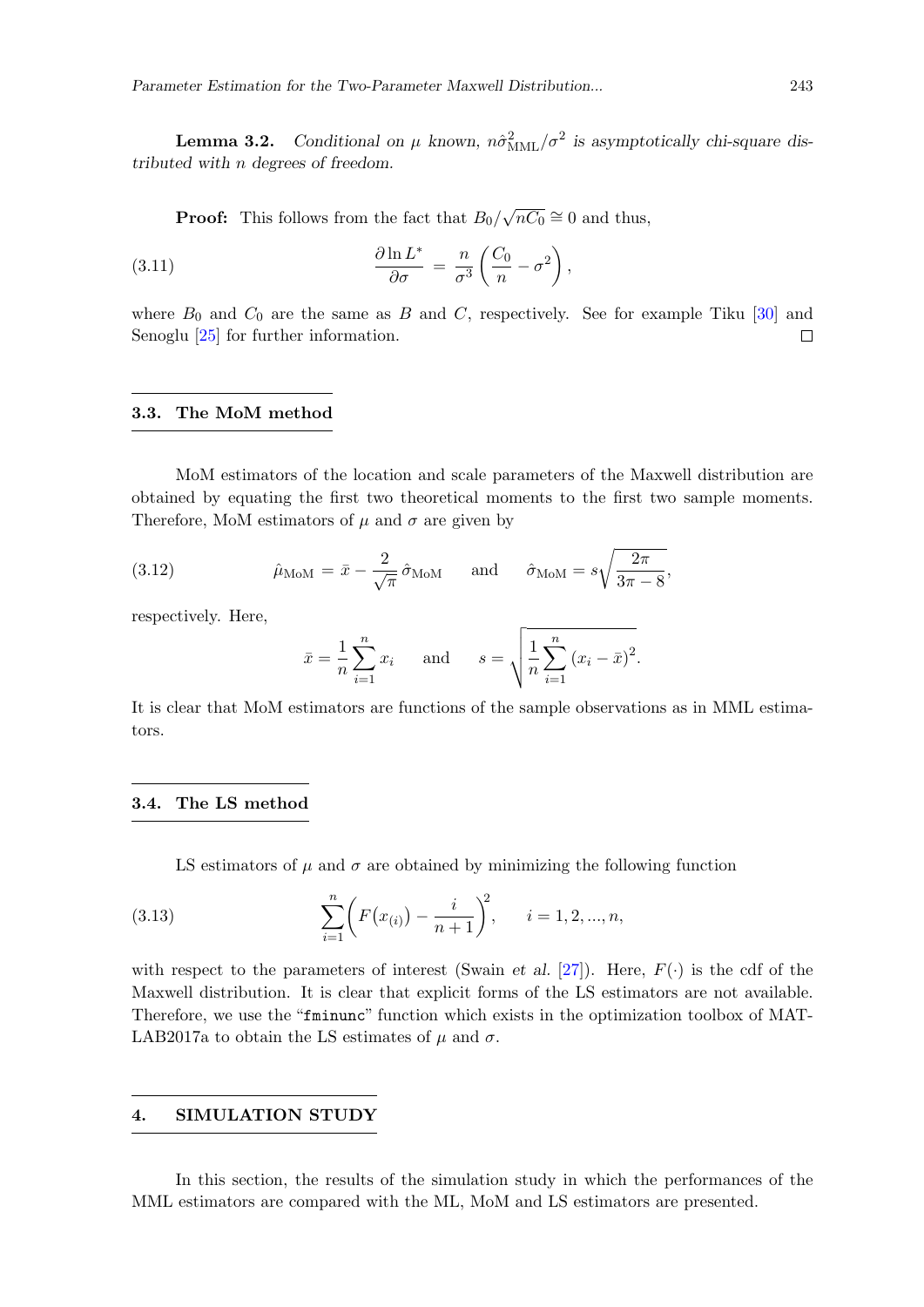In the simulation setup, we use the sample sizes  $n = 10$  (small),  $n = 20$ ,  $n = 50$  (moderate) and  $n = 120$  (large). Without loss of generality, the location parameter  $\mu$  and scale parameter  $\sigma$  are taken to be 0 and 1, respectively. All the simulations are carried out for  $\vert100,000/n\vert$  MC runs where  $\vert\cdot\vert$  denotes the floor function (also known as the greatest integer function) that takes integer part of the number. We use the MATLAB2017a software for all computations. In the ML estimation procedure, the initial values for  $\hat{\mu}$  and  $\hat{\sigma}$  are taken as  $\mu^0 = \hat{\mu}_{\rm MML}$  and  $\sigma^0 = \hat{\sigma}_{\rm MML}$ , respectively.

It should be noted that estimates of  $\mu$  may sometimes be greater than the smallest order statistics  $x_{(1)}$  due to the computational problems. These estimators are referred as impermissible estimators (Dubey  $[11]$ ). The problem is extinguished by reducing the impermissible estimators as  $x_{(1)} - 10^{-4}$ , see for example Kantar and Senoglu [\[15\]](#page-15-13).

The performances of the ML, MML, MoM and LS estimators are compared by using bias, variance, mean square error (MSE) and deficiency (Def) criteria. Def is a natural measure of the joint efficiency of the estimators  $\hat{\mu}$  and  $\hat{\sigma}$  and is defined by

(4.1) 
$$
\mathrm{Def}(\hat{\mu}, \hat{\sigma}) = \mathrm{MSE}(\hat{\mu}) + \mathrm{MSE}(\hat{\sigma});
$$

<span id="page-7-0"></span>see for example Akgul et al. [\[2\]](#page-15-14). The results of the simulation study are tabulated in Table [1.](#page-7-0) Following conclusions are drawn from Table [1.](#page-7-0)

| Sample    |                 | $\hat{\mu}$ |          |            |             |          |       |       |
|-----------|-----------------|-------------|----------|------------|-------------|----------|-------|-------|
| size      | Estimators      | <b>Bias</b> | Variance | <b>MSE</b> | <b>Bias</b> | Variance | MSE   | Def   |
|           | $\rm ML$        | $-0.108$    | 0.050    | 0.062      | 0.094       | 0.042    | 0.051 | 0.113 |
|           | MML             | $-0.095$    | 0.052    | 0.061      | 0.060       | 0.046    | 0.050 | 0.111 |
| $n=10$    | MoM             | $-0.030$    | 0.066    | 0.067      | 0.028       | 0.054    | 0.055 | 0.122 |
|           | LS              | 0.254       | 0.127    | 0.191      | $-0.338$    | 0.131    | 0.245 | 0.436 |
| $n=20$    | $\rm ML$        | $-0.061$    | 0.025    | 0.028      | 0.051       | 0.022    | 0.025 | 0.053 |
|           | MML             | $-0.061$    | 0.026    | 0.029      | 0.038       | 0.023    | 0.025 | 0.054 |
|           | $_{\text{MoM}}$ | $-0.018$    | 0.033    | 0.034      | 0.016       | 0.028    | 0.028 | 0.061 |
|           | LS              | 0.193       | 0.058    | 0.096      | $-0.278$    | 0.059    | 0.137 | 0.232 |
|           | ML              | $-0.030$    | 0.009    | 0.010      | 0.022       | 0.009    | 0.009 | 0.019 |
| $n=50$    | MML             | $-0.035$    | 0.009    | 0.011      | 0.019       | 0.009    | 0.009 | 0.020 |
|           | $_{\text{MoM}}$ | $-0.010$    | 0.013    | 0.013      | 0.005       | 0.011    | 0.011 | 0.023 |
|           | LS              | 0.153       | 0.021    | 0.044      | $-0.241$    | 0.020    | 0.078 | 0.122 |
|           | ML              | $-0.011$    | 0.003    | 0.004      | 0.009       | 0.003    | 0.003 | 0.007 |
|           | MML             | $-0.015$    | 0.004    | 0.004      | 0.009       | 0.003    | 0.003 | 0.007 |
| $n = 120$ | $_{\text{MoM}}$ | 0.000       | 0.005    | 0.005      | 0.000       | 0.004    | 0.004 | 0.009 |
|           | LS              | 0.148       | 0.008    | 0.030      | $-0.232$    | 0.008    | 0.062 | 0.092 |

Table 1: Simulated bias, variance, MSE and Def values of the ML, MML, MoM and LS estimators ( $\mu = 0$  and  $\sigma = 1$ ).

Concerning the bias values, and for all sample sizes, the MoM estimator and LS estimator of  $\mu$  have the smallest and the largest bias value, respectively. It can also be deduced from Table [1](#page-7-0) that the bias values of the ML and MML estimators are very similar to each other as expected. The ML, MML and MoM estimators overestimate the location parameter  $\mu$  while the LS estimator underestimates.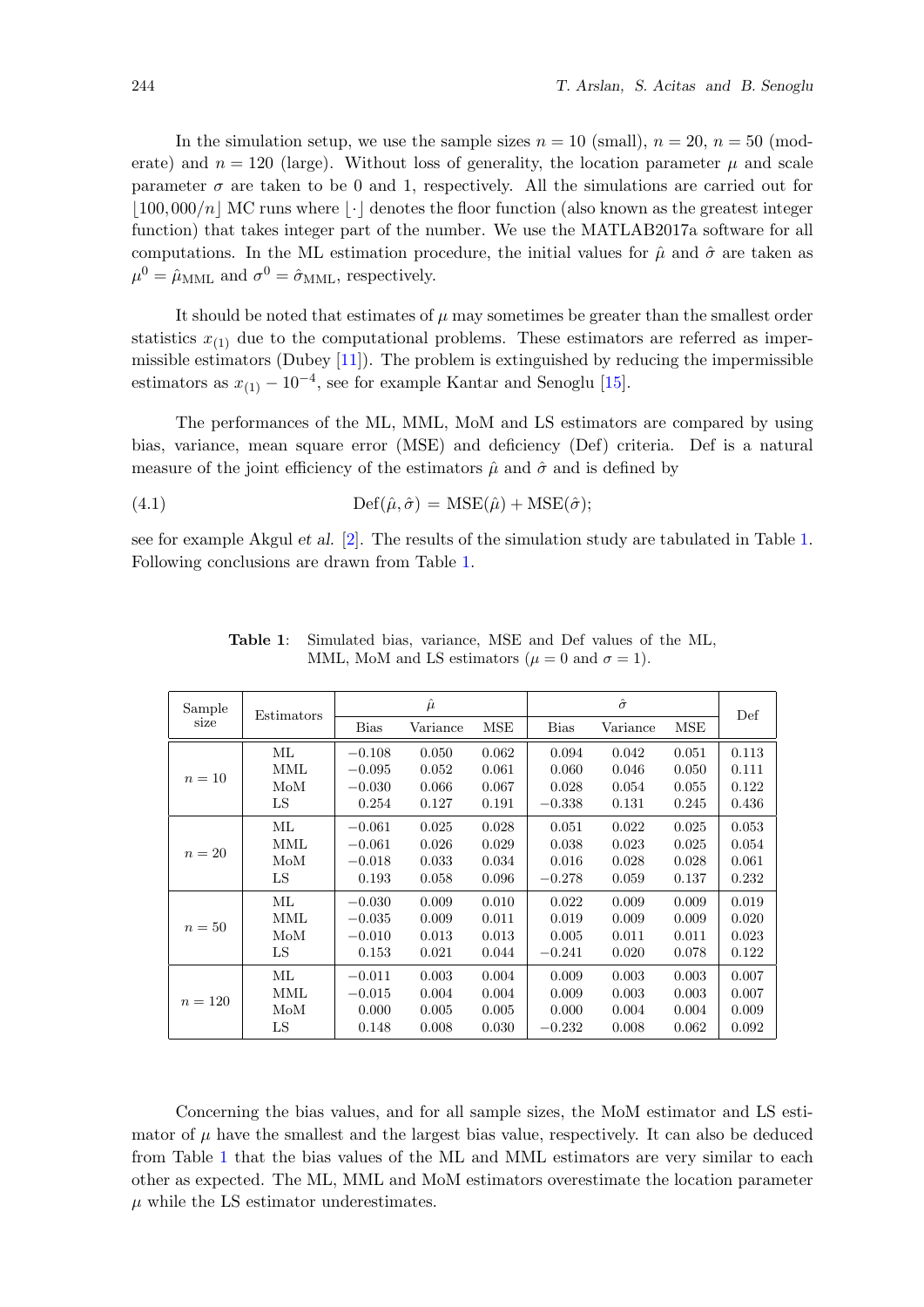It is clear from Table [1](#page-7-0) that the MoM estimator of  $\sigma$  has superiority over the ML, MML and LS estimators in terms of the bias criterion. For the small sample size, it is seen the MML estimator performs better than the ML estimator. However, the ML and MML estimators have more or less the same bias values for moderate and large sample sizes. The LS estimator of the  $\sigma$  has the biggest bias value among the all estimators.

Overall, all the estimators have negligible bias values except the LS estimators in what concerns the bias values of  $\hat{\mu}$  and  $\hat{\sigma}$ .

Concerning the MSE values, the ML and MML estimator of  $\mu$  have almost same the MSE values for all sample sizes. The LS estimator of the location parameter  $\mu$  has the worst performance in terms of MSE among all other estimators.

Similar results are also obtained for the scale parameter  $\sigma$ . For example, the LS estimator does not perform well. The ML and MML estimators outperform the MoM estimator in most of the cases, however the MoM estimator has a considerably good performance. Table [1](#page-7-0) also reveals that the ML and MML estimators are the most efficient.

To sum up, the ML and MML estimators are preferable among the other estimators according to the MSE criterion. The MSE values for  $\hat{\mu}$  and  $\hat{\sigma}$  decrease when the sample size n increases, as the theory says.

Concerning the Def values, the ML estimator has the smallest Def values among the other estimators for all cases. The Def values of the MML estimator are very close to those of the ML estimator except  $n = 10$ . The LS estimator shows the worst performance since it has the biggest Def values.

Finally, the ML and MML estimators are seen to be more efficient than the MoM and LS estimators. It is also clear that the performance of the ML and MML estimators are more or less the same as expected. As it is indicated previously, obtaining the ML estimates of the parameters requires iterative methods and this may cause some problems. On the other hand, the MML estimators are easily obtained from the sample observations without any iterative computations. As a result, the MML estimators may be preferable if our focus is to avoid the computational complexities besides having efficient estimators.

### Robustness of the estimators

In this part of the simulation study, robustness properties of the ML, MML, MoM and LS estimators are investigated when there are plausible deviations from an assumed model. For this purpose, we assume that the underlying true model is Maxwell( $\mu=0, \sigma=1$ ) and consider the following alternative models:

**Outlier Model:**  $(n - r)$  Maxwell $(0, 1) + r$  Maxwell $(0, 2)$ ;  $r = |0.5 + 0.1n|$ . **Mixture Model:**  $0.80$  Maxwell $(0, 1) + 0.20$  Maxwell $(0, 2)$ . **Contamination Model:**  $0.90$  Maxwell $(0, 1) + 0.10$  Weibull $(1, 0.8046)$ .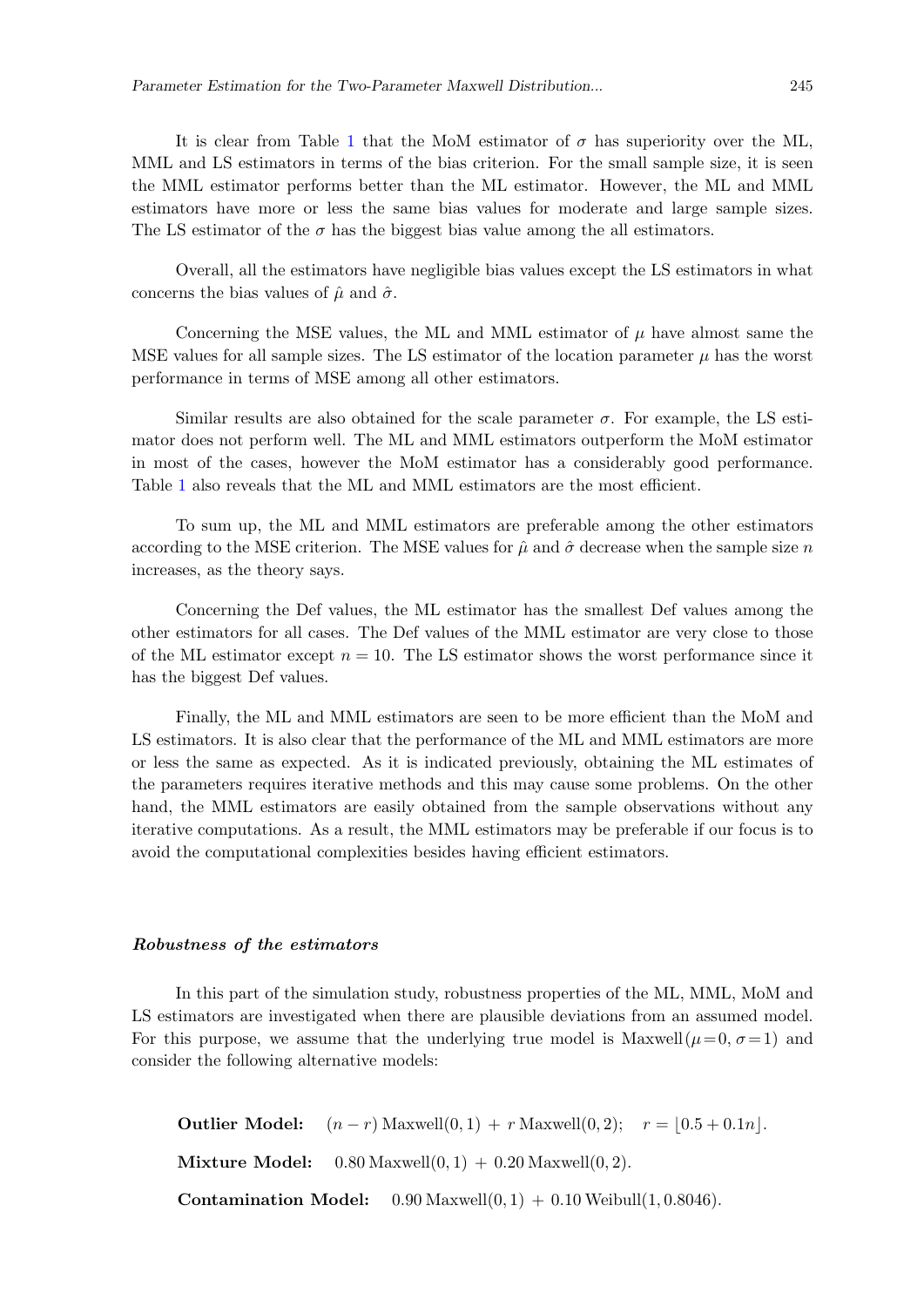<span id="page-9-0"></span>Here, Weibull(1,0.8046) denotes the Weibull distribution with scale parameter  $\sigma = 1$  and shape parameter  $p = 0.8046$ . Simulated mean, variance, MSE and Def values for the ML, MML, MoM and LS estimators of  $\mu$  and  $\sigma$  under the alternative models are given in Table [2.](#page-9-0)

| Sample | Estimators       |                      | $\hat{\mu}$                    |                      |                | $\hat{\sigma}$ |                | Def            |
|--------|------------------|----------------------|--------------------------------|----------------------|----------------|----------------|----------------|----------------|
| size   |                  | Mean                 | Variance                       | <b>MSE</b>           | Mean           | Variance       | MSE            |                |
|        |                  |                      | Model I: Outlier Model         |                      |                |                |                |                |
|        | ML               | $-0.032$             | 0.090                          | 0.091                | 1.142          | 0.108          | 0.128          | 0.220          |
| $n=10$ | MML              | $-0.065$             | 0.102                          | 0.107                | 1.197          | 0.126          | 0.165          | 0.271          |
|        | $_{\text{MoM}}$  | $-0.215$             | 0.185                          | 0.231                | 1.289          | 0.188          | 0.271          | 0.502          |
|        | LS               | $-0.215$             | 0.178                          | 0.326                | 1.535          | 0.198          | 0.484          | 0.810          |
|        | ML               | $-0.083$             | 0.045                          | 0.052                | 1.191          | 0.055          | 0.092          | 0.144          |
| $n=20$ | MML              | $-0.097$             | 0.049                          | 0.059                | 1.219          | 0.061          | 0.109          | 0.168          |
|        | $_{\text{MoM}}$  | $-0.242$             | 0.099                          | $0.158\,$            | 1.315          | 0.099          | 0.198          | 0.356          |
|        | ${\rm LS}$       | $-0.242$             | 0.077                          | 0.173                | 1.459          | 0.084          | 0.295          | 0.468          |
|        | ML               | $-0.113$             | 0.019                          | 0.032                | 1.219          | 0.023          | 0.071          | 0.103          |
|        | MML              | $-0.116$             | 0.019                          | 0.033                | 1.231          | 0.025          | 0.078          | 0.111          |
| $n=50$ | $_{\text{MoM}}$  | $-0.264$             | 0.045                          | 0.115                | 1.334          | 0.044          | 0.156          | 0.271          |
|        | LS               | $-0.264$             | 0.029                          | 0.094                | 1.402          | 0.030          | 0.191          | 0.285          |
|        |                  |                      | Model II: Mixture Model        |                      |                |                |                |                |
|        | ML               | $-0.101$             | 0.114                          | 0.124                | 1.307          | 0.179          | 0.274          | 0.398          |
| $n=10$ | MML              | $-0.142$             | 0.129                          | 0.150                | 1.372          | 0.206          | 0.344          | 0.494          |
|        | MoM              | $-0.321$             | 0.231                          | 0.334                | 1.483          | 0.288          | 0.521          | 0.856          |
|        | ${\rm LS}$       | $-0.321$             | $\,0.354\,$                    | 0.705                | 1.841          | 0.483          | 1.191          | 1.896          |
|        | ML               | $-0.175$             | 0.058                          | 0.089                | 1.380          | 0.094          | 0.239          | 0.328          |
|        | MML              | $-0.194$             | 0.062                          | 0.100                | 1.415          | 0.102          | 0.274          | 0.374          |
| $n=20$ | MoM              | $-0.383$             | 0.126                          | 0.272                | 1.541          | 0.154          | 0.446          | 0.719          |
|        | LS               | $-0.383$             | 0.143                          | 0.370                | 1.715          | 0.198          | 0.710          | 1.081          |
|        |                  |                      |                                |                      |                |                |                |                |
|        | ML<br><b>MML</b> | $-0.208$             | 0.023                          | 0.066                | 1.408          | 0.037          | 0.204          | 0.270          |
| $n=50$ | $\rm MoM$        | $-0.211$             | 0.023                          | $\,0.068\,$<br>0.218 | 1.422          | 0.038          | 0.216<br>0.375 | 0.284<br>0.593 |
|        | LS               | $-0.410$<br>$-0.410$ | 0.050<br>0.048                 | 0.212                | 1.561<br>1.632 | 0.060<br>0.066 | 0.465          | 0.677          |
|        |                  |                      |                                |                      |                |                |                |                |
|        |                  |                      | Model III: Contamination Model |                      |                |                |                |                |
|        | ML               | $-0.096$             | 0.167                          | 0.177                | 1.095          | 0.217          | 0.226          | 0.402          |
| $n=10$ | MML              | $-0.114$             | 0.184                          | 0.197                | 1.138          | 0.250          | 0.269          | 0.466          |
|        | $_{\text{MoM}}$  | $-0.221$             | 0.351                          | 0.400                | 1.197          | 0.377          | 0.416          | 0.816          |
|        | LS               | $-0.221$             | 0.194                          | 0.363                | 1.478          | 0.199          | 0.428          | 0.791          |
|        | ML               | $-0.167$             | 0.103                          | 0.131                | 1.157          | 0.135          | 0.160          | 0.291          |
|        | <b>MML</b>       | $-0.167$             | 0.109                          | 0.137                | 1.177          | 0.151          | 0.182          | 0.319          |
| $n=20$ | $_{\text{MoM}}$  | $-0.266$             | 0.255                          | 0.326                | 1.236          | 0.261          | 0.317          | 0.643          |
|        | LS               | $-0.266$             | 0.078                          | 0.193                | 1.400          | 0.076          | 0.236          | 0.429          |
|        | ML               | $-0.215$             | 0.049                          | 0.096                | 1.207          | 0.069          | 0.111          | 0.207          |
|        | <b>MML</b>       | $-0.209$             | 0.051                          | 0.094                | 1.214          | 0.075          | 0.121          | 0.215          |
| $n=50$ | MoM              | $-0.313$             | 0.162                          | 0.259                | 1.282          | 0.158          | 0.237          | 0.496          |
|        | $_{\rm LS}$      | $-0.313$             | 0.029                          | 0.113                | 1.354          | 0.028          | 0.154          | 0.266          |

Table 2: Simulated mean, variance, MSE and Def values of the ML, MML, MoM and LS estimators under the alternative models.

It can be seen from the Table [2](#page-9-0) that the ML and MML estimators outperform the MoM and LS estimators according to the MSE and Def criteria. This result implies that the ML and MML estimators of parameters  $\mu$  and  $\sigma$  are more robust to the data anomalies given above.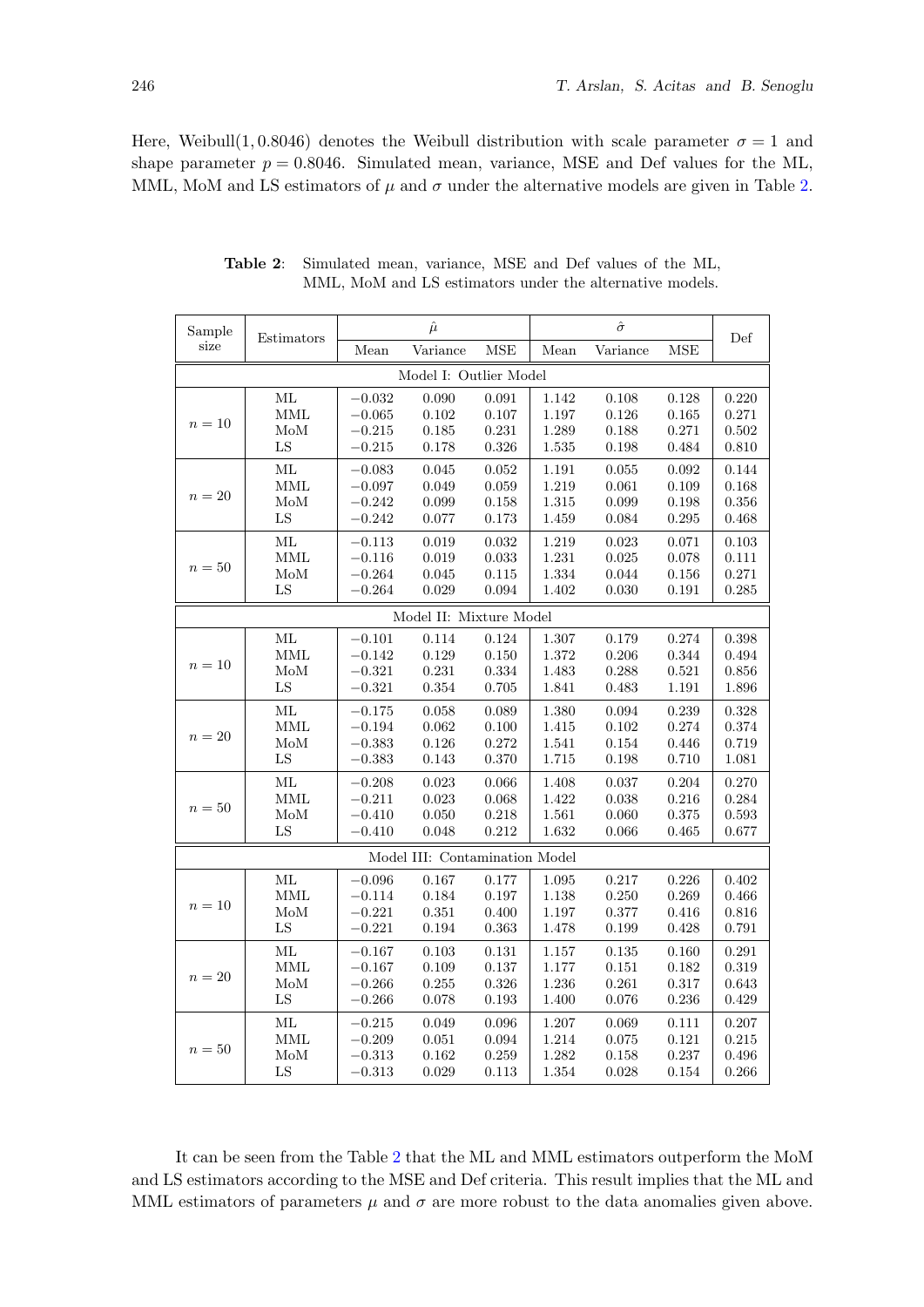#### <span id="page-10-0"></span>5. PARAMETER ESTIMATION UNDER THE TYPE-II CENSORING

Analysis of censored samples are usually encountered in different fields of science such as agriculture, social sciences, medicine, and so on (Senoglu and Tiku [\[26\]](#page-16-12)). Therefore, we consider a Type-II censoring scheme. Type-II censoring arises if a predetermined number of lower and upper observations are censored (Senoglu and Tiku [\[26\]](#page-16-12); Arslan and Senoglu [\[6\]](#page-15-8)).

According to the simulation results related with the robustness issue in Section [4,](#page-6-0) we concentrated on the ML and MML estimators of  $\mu$  and  $\sigma$  under censoring. Let

$$
z_{(r_1)} \leq z_{(r_1+1)} \leq \cdots \leq z_{(n-r_2-1)} \leq z_{(n-r_2)}
$$

be a Type-II censored samples where  $r_1$  and  $r_2$ , with  $r_1, r_2 \geq 0$  and  $0 < r_1 + r_2 < n$ , stand for the number of censored observations from the below and above, respectively. Then, the likelihood (L) function of the Maxwell distribution under the Type-II censored sample can be written as

(5.1) 
$$
L = \left[1 - F(z_{(r_1+1)})\right]^{r_1} \prod_{i=r_1+1}^{n-r_2} f(z_{(i)}) \left[F(z_{(n-r_2)})\right]^{r_2},
$$

where  $f(\cdot)$  and  $F(\cdot)$  are the pdf and cdf of the Maxwell distribution given in Equations [\(2.2\)](#page-2-3) and [\(2.3\)](#page-2-4), respectively.

#### 5.1. The ML method

The ML estimates of the parameters  $\mu$  and  $\sigma$  under the Type-II censored samples are obtained by solving the following likelihood equations:

<span id="page-10-1"></span>(5.2) 
$$
\frac{\partial \ln L}{\partial \mu} = -\frac{r_1}{\sigma} g_1(z_{r_1+1}) - \frac{2}{\sigma} \sum_{i=r_1+1}^{n-r_2} g_2(z_i) + \frac{2}{\sigma} \sum_{i=r_1+1}^{n-r_2} z_i + \frac{r_2}{\sigma} g_3(z_{n-r_2}) = 0
$$

and

<span id="page-10-2"></span>(5.3) 
$$
\frac{\partial \ln L}{\partial \sigma} = -\frac{n - r_1 - r_2}{\sigma} - \frac{r_1}{\sigma} z_{r_1+1} g_1(z_{r_1+1}) - \frac{2}{\sigma} \sum_{i=r_1+1}^{n-r_2} z_i g_2(z_i) + \frac{2}{\sigma} \sum_{i=r_1+1}^{n-r_2} z_i^2 + \frac{r_2}{\sigma} z_{n-r_2} g_3(z_{n-r_2}) = 0,
$$

where 
$$
g_1(z_{r_1+1}) = \frac{f(z_{r_1+1})}{F(z_{r_1+1})}
$$
,  $g_2(z_i) = z_i^{-1}$  and  $g_3(z_{n-r_2}) = \frac{f(z_{n-r_2})}{1 - F(z_{n-r_2})}$ .

Similar to the complete sample case, the likelihood equations in  $(5.2)$  and  $(5.3)$  are nonlinear functions of the unknown parameters. Therefore, they cannot be obtained explicitly. The NR algorithm is also used here to solve the likelihood equations simultaneously.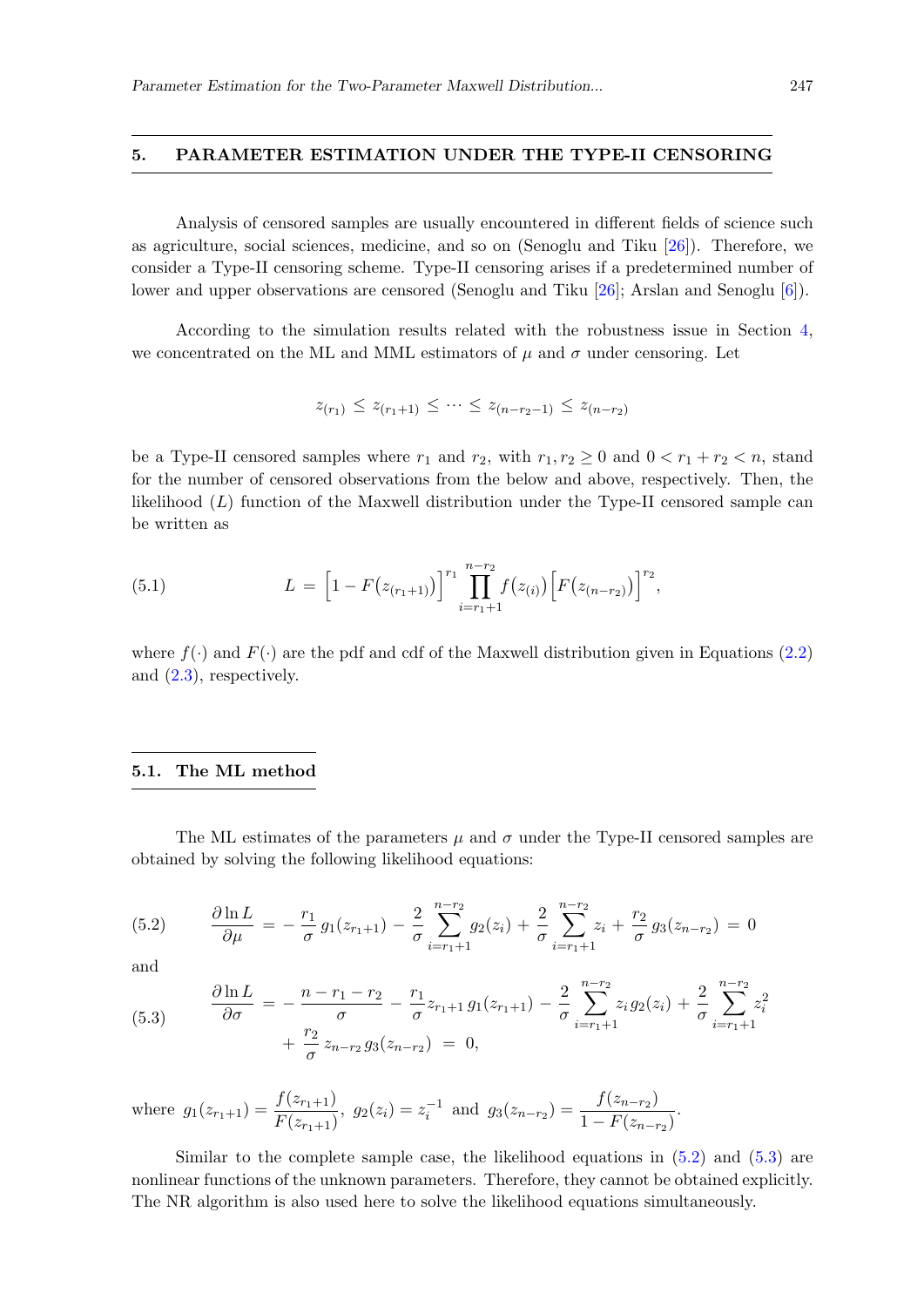#### 5.2. The MML method

The MML estimators for the location  $\mu$  and scale  $\sigma$  parameters of the Maxwell distribution are obtained under the Type-II censored samples by using an algorithm similar to the one given in Subsection [3.2.](#page-4-2)

Nonlinear functions are linearized around the expected values of the standardized ordered observations, i.e.  $t_{(i)} = E(z_{(i)})$ , by using the first two terms of a Taylor series expansion:

(5.4) 
$$
g_1(z_{(r_1+1)}) \cong \alpha_{1r_1+1} - \beta_{1r_1+1} z_{(r_1+1)}, \qquad g_2(z_{(i)}) \cong \alpha_{2i} - \beta_{2i} z_{(i)},
$$

$$
g_3(z_{(n-r_2)}) \cong \alpha_{3n-r_2} - \beta_{3n-r_2} z_{(n-r_2)}, \qquad i = r_1 + 1, ..., n - r_2.
$$

After replacing nonlinear functions with their linearized versions in the likelihood equations, the following MML estimators are obtained:

(5.5) 
$$
\hat{\mu}_{\text{MML}} = \bar{x}_{w} - \frac{\Delta}{m} \hat{\sigma}_{\text{MML}} \quad \text{and} \quad \hat{\sigma}_{\text{MML}} = \frac{-B + \sqrt{B^2 + 4AC}}{2\sqrt{A(A-1)}},
$$

where

$$
m = r_1 \beta_{1r_1+1} + 2 \sum_{i=r_1+1}^{n-r_2} (\beta_{2i} + 1) - r_2 \beta_{3n-r_2}, \qquad A = n - r_1 - r_2,
$$
  
\n
$$
r_1 \beta_{1r_1+1} x_{(r_1+1)} + 2 \sum_{i=r_1+1}^{n-r_2} (\beta_{2i} + 1) x_{(i)} - r_2 \beta_{3n-r_2} x_{n-r_2}
$$
  
\n
$$
\bar{x}_w = \frac{m}{m},
$$
  
\n
$$
\Delta = r_1 \alpha_{1r_1+1} + 2 \sum_{i=r_1+1}^{n-r_2} (\alpha_{2i}) - r_2 \alpha_{3n-r_2},
$$
  
\n
$$
B = r_1 \beta_{1r_1+1} (x_{(r_1+1)} - \bar{x}_w)^2 + 2 \sum_{i=r_1+1}^{n-r_2} (\beta_{2i} + 1) (x_{(i)} - \bar{x}_w)^2 - r_2 \beta_{3n-r_2} (x_{n-r_2} - \bar{x}_w)^2,
$$
  
\n
$$
C = r_1 \alpha_{1r_1+1} (x_{(r_1+1)} - \bar{x}_w)^2 + 2 \sum_{i=r_1+1}^{n-r_2} (\alpha_{2i} + 1) (x_{(i)} - \bar{x}_w)^2 - r_2 \alpha_{3n-r_2} (x_{n-r_2} - \bar{x}_w)^2,
$$
  
\n
$$
\alpha_{1r_1+1} = g_1(t_{(r_1+1)}) + \beta_{1r_1+1} t_{(r_1+1)}, \qquad \beta_{1r_1+1} = \frac{f'(t_{(r_1+1)})}{F(t_{(r_1+1)})} - \left[ \frac{f(t_{(r_1+1)})}{F(t_{(r_1+1)})} \right]^2,
$$
  
\n
$$
\alpha_{2i} = 2t_{(i)}^{-1}, \qquad \beta_{2i} = t_{(i)}^{-2},
$$
  
\n
$$
\alpha_{3n-r_2} = g_3(t_{(n-r_2)}) + \beta_{3n-r_2} t_{(n-r_2)}, \qquad \beta_{3n-r_2} = \frac{f'(t_{(n-r_2)})}{1 - F(t_{(n-r_2)})} - \left[ \frac{f(t_{(n-r_2)})
$$

It should be noticed that the denominator 2A is replaced by  $2\sqrt{A(A-1)}$  in  $\hat{\sigma}_{\text{MML}}$  as a bias correction.

We conducted a MC simulation study for this case and obtained similar results with those obtained in the complete sample case. Therefore, we would not give the results here for the sake of brevity. However, they can be provided upon request from the authors.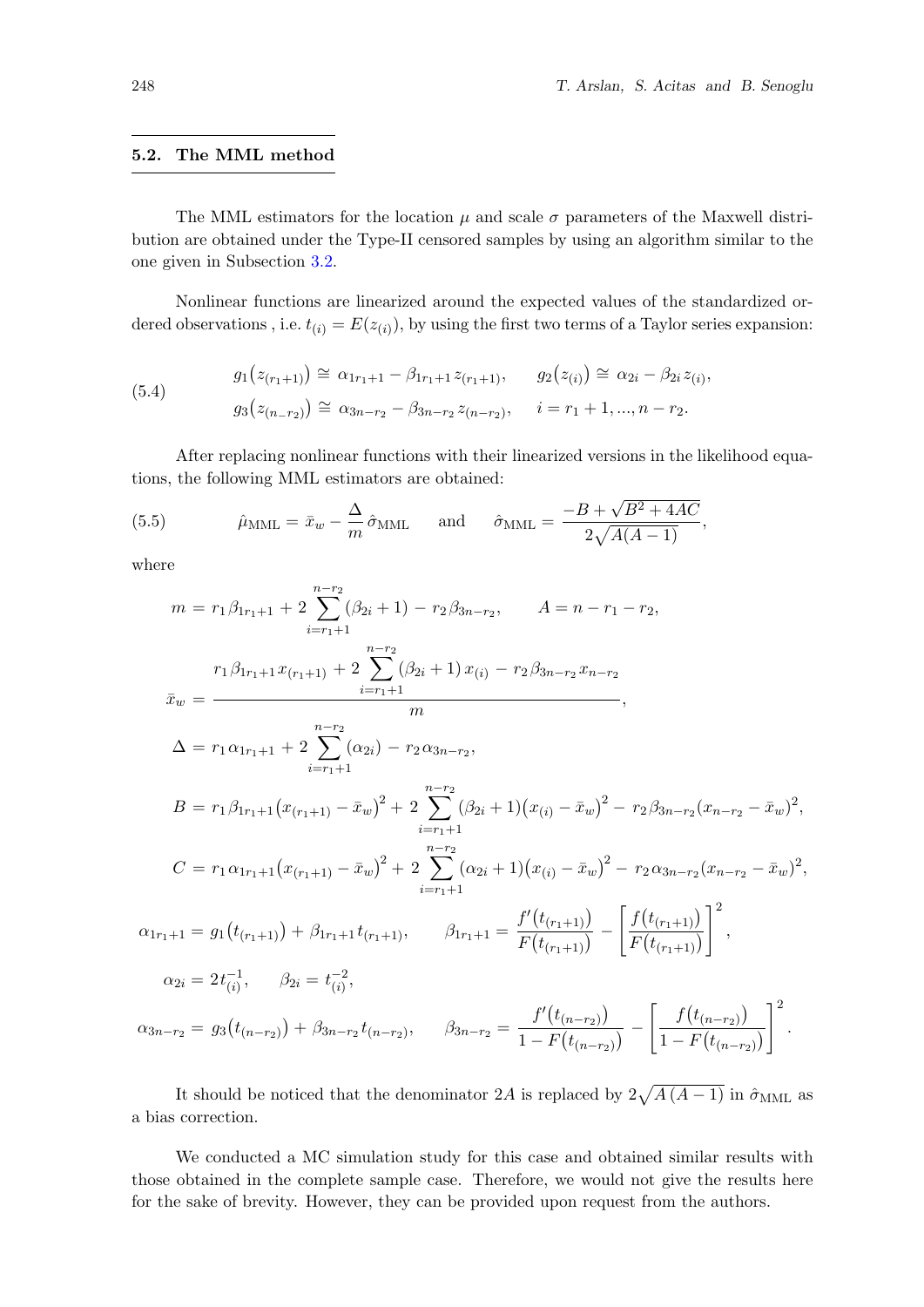## <span id="page-12-0"></span>6. APPLICATIONS

In this section, two real data sets are modelled by using the Maxwell distribution. The unknown parameters are estimated via the ML and MML methods since the MoM and LS methods fail to exhibit a good performance (see Section [4\)](#page-6-0).

### 6.1. Example 1: Breaking stress of carbon fibres data

In this subsection, observations on the breaking stress of carbon fibres (in Gba) are used to show the implementation of the proposed methodology. The data set is given in Table [3.](#page-12-1) Further information about the data set can be found in Nicolas and Padgett [\[22\]](#page-16-13). See also Qian [\[24\]](#page-16-14) and Al-Sobhi and Soliman [\[4\]](#page-15-15), where the breaking stress of carbon fibres data are modelled using the exponentiated exponential (EE) and exponentiated Weibull (EW) distributions.

**Table 3:** Observations on breaking stress of carbon fibres,  $n = 100$ .

<span id="page-12-1"></span>

| 0.39  | 0.81 | 0.85 | 0.98 | 1.08 | 1.12 | 1.17 | 1.18 | 1.22 | 1.25 | $1.36\,$ | 1.41 | 1.47 | 1.57 |
|-------|------|------|------|------|------|------|------|------|------|----------|------|------|------|
| -1.57 | 1.59 | 1.59 | 1.61 | 1.61 | 1.69 | 1.69 | 1.71 | 1.73 | 1.8  | 1.84     | 1.84 | 1.87 | 1.89 |
| 1.92  | 2.00 | 2.03 | 2.03 | 2.05 | 2.12 | 2.17 | 2.17 | 2.17 | 2.35 | 2.38     | 2.41 | 2.43 | 2.48 |
| 2.48  | 2.5  | 2.53 | 2.55 | 2.55 | 2.56 | 2.59 | 2.67 | 2.73 | 2.74 | 2.76     | 2.77 | 2.79 | 2.81 |
| 2.81  | 2.82 | 2.83 | 2.85 | 2.87 | 2.88 | 2.93 | 2.95 | 2.96 | 2.97 | 2.97     | 3.09 | 3.11 | 3.11 |
| 3.15  | 3.15 | 3.19 | 3.19 | 3.22 | 3.22 | 3.27 | 3.28 | 3.31 | 3.31 | 3.33     | 3.39 | 3.39 | 3.51 |
| 3.56  | 3.6  | 3.65 | 3.68 | 3.68 | 3.68 | 3.70 | 3.75 | 4.2  | 4.38 | 4.42     | 4.7  | 4.9  | 4.91 |
| 5.08  | 5.56 |      |      |      |      |      |      |      |      |          |      |      |      |

In this study, Maxwell distribution is considered for modelling purposes. The modelling performance of the Maxwell distribution is compared with the performances of EE and EW distributions using well-known criteria such as Akaike Information Criterion (AIC) and corrected AIC (AICc). The smaller value of the AIC and AICc imply better fitting.

<span id="page-12-2"></span>The parameter estimates along with  $\ln L$ , AIC and AICc values are given in Table [4.](#page-12-2) The results show that the Maxwell distribution performs a better modeling performance than its rivals in terms of considered criteria.

|                                                    |                     | $\hat{\mu}$      | $\hat{\sigma}$    | $\ln L$                    | AIC.                 | $\rm AICc$           |
|----------------------------------------------------|---------------------|------------------|-------------------|----------------------------|----------------------|----------------------|
| Maxwell Distribution                               | ML.<br>MML          | 0.1402<br>0.1816 | 2.1869<br>2.1636  | $-141.6621$<br>$-141.7226$ | 287.3242<br>287.4452 | 287.4479<br>287.5689 |
|                                                    |                     |                  |                   |                            |                      |                      |
|                                                    | $\hat{\alpha}_{ML}$ | $\beta_{\rm ML}$ | $\sigma_{\rm ML}$ | $\ln L$                    | AIC.                 | $\rm AICc$           |
| Exponentiated Weibull<br>Exponentiated Exponential | 1.3169<br>7.7883    | 2.4091           | 2.6824<br>0.9870  | $-141.3320$<br>$-146.1823$ | 288.6640<br>296.3646 | 288.9140<br>296.4883 |

Table 4: Parameter estimates for breaking stress of carbon fibres data.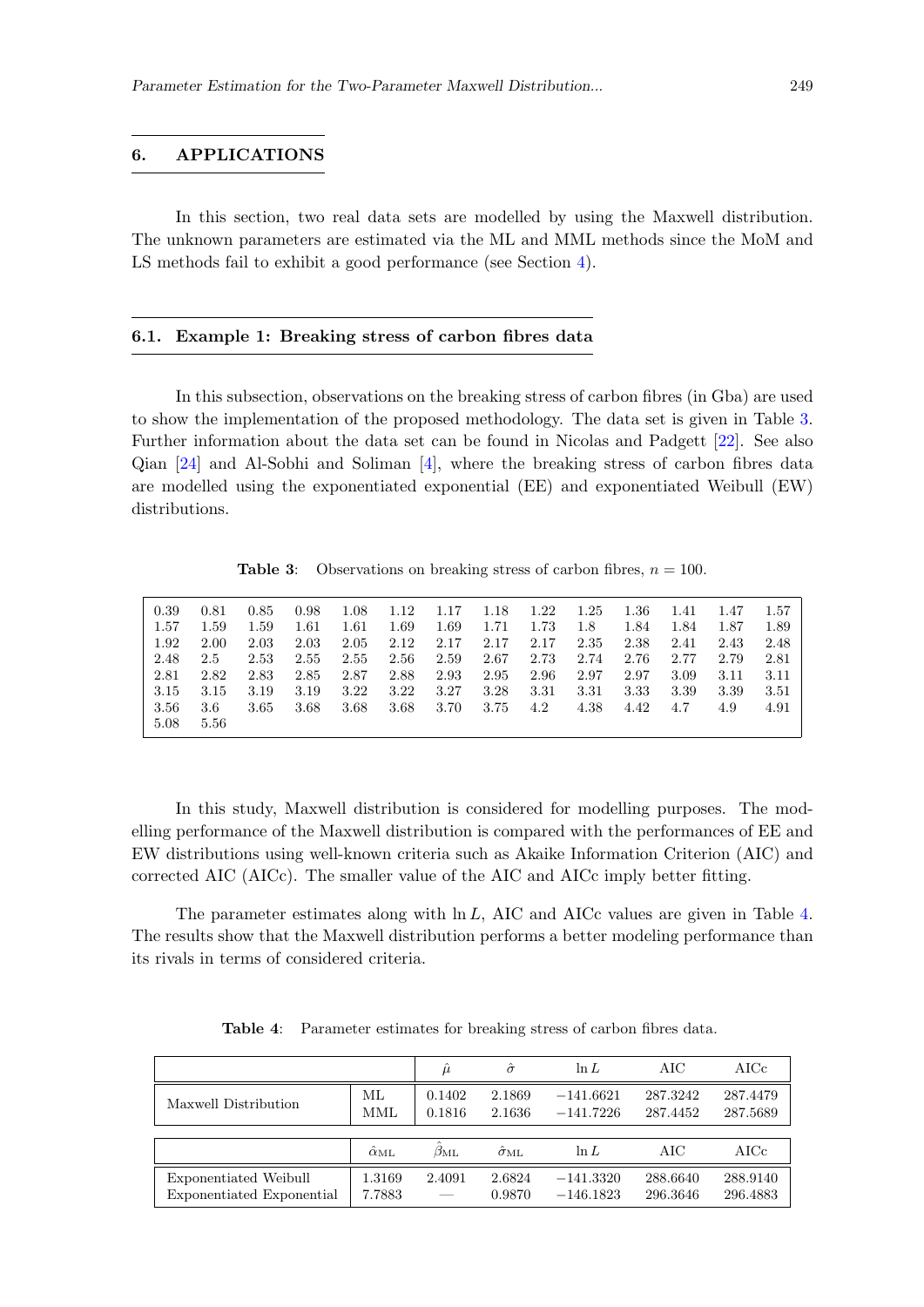It is also clear from the  $\ln L$  values given in Table [4](#page-12-2) that the ML estimates are preferable over the MML estimates. However, the ML estimates are obtained via the iterative method. On the other hand, the MML estimates are obtained easily since they are formulated explicitly. Furthermore,  $\ln L$  values based on the ML and MML estimates do not differ so much. Therefore, the MML estimates can also be preferable for this data. It should be also noted that the Maxwell distribution provides better modelling performance than the EW distribution in spite of the fact that it has a lower number of parameters.

### 6.2. Example 2: Windmill data

<span id="page-13-0"></span>The windmill data, in Table [5,](#page-13-0) was first considered by Joglekar et al. [\[14\]](#page-15-16). See also Kotb and Raqab [\[18\]](#page-15-17), where the modified Weibull distribution is used for modelling this data set.

**Table 5:** Observations on windmill data,  $n = 25$ .

|                                                                     | $\vert \hspace{.15cm} 0.123 \hspace{.15cm} \vert \hspace{.15cm} 0.5 \hspace{.15cm} \vert \hspace{.15cm} 0.558 \hspace{.15cm} \vert \hspace{.15cm} 0.653 \hspace{.15cm} \vert \hspace{.15cm} 1.057 \hspace{.15cm} \vert \hspace{.15cm} 1.137 \hspace{.15cm} \vert \hspace{.15cm} 1.144 \hspace{.15cm} \vert \hspace{.15cm} 1.194 \hspace{.15cm} \vert \hspace{.15cm} 1.$ |  |  |  |  |
|---------------------------------------------------------------------|-------------------------------------------------------------------------------------------------------------------------------------------------------------------------------------------------------------------------------------------------------------------------------------------------------------------------------------------------------------------------|--|--|--|--|
| $\vert$ 1.582 1.737 1.800 1.822 1.866 1.930 2.088 2.112 2.166 2.179 |                                                                                                                                                                                                                                                                                                                                                                         |  |  |  |  |
| $\vert$ 2.236 2.294 2.303 2.310 2.386                               |                                                                                                                                                                                                                                                                                                                                                                         |  |  |  |  |

<span id="page-13-1"></span>In this study, the Maxwell distribution is used to model the windmill data. Its modelling performance is also compared with the modelling performance of the modified Weibull distribution. The results are given in Table [6.](#page-13-1)

|                      |               | $\hat{\mu}$            | $\hat{\sigma}$    | $\ln L$                  | AIC                | $\rm AICc$         |
|----------------------|---------------|------------------------|-------------------|--------------------------|--------------------|--------------------|
| Maxwell Distribution | ML<br>MML     | $-0.1640$<br>$-0.0905$ | 1.5393<br>1.5103  | $-25.9676$<br>$-26.0949$ | 55.9351<br>56.1898 | 56.4806<br>56.7353 |
|                      |               |                        |                   |                          |                    |                    |
|                      | $\alpha_{ML}$ | $\beta_{\rm ML}$       | $\theta_{\rm ML}$ | $\ln L$                  | AIC                | AICc               |
| Modified Weibull     | 0.2249        | 6.4644                 | 0.0080            | $-25.7511$               | 57.5022            | 58.6451            |

Table 6: Parameter estimates for windmill data.

It can be concluded from Table [6](#page-13-1) that the Maxwell distribution is preferable over the modified Weibull distribution according to the AIC and AICc criteria. The MML estimates can also be used as an alternative to the ML estimates here since the results are similar. Furthermore, the MML estimators have closed forms unlike the ML estimators.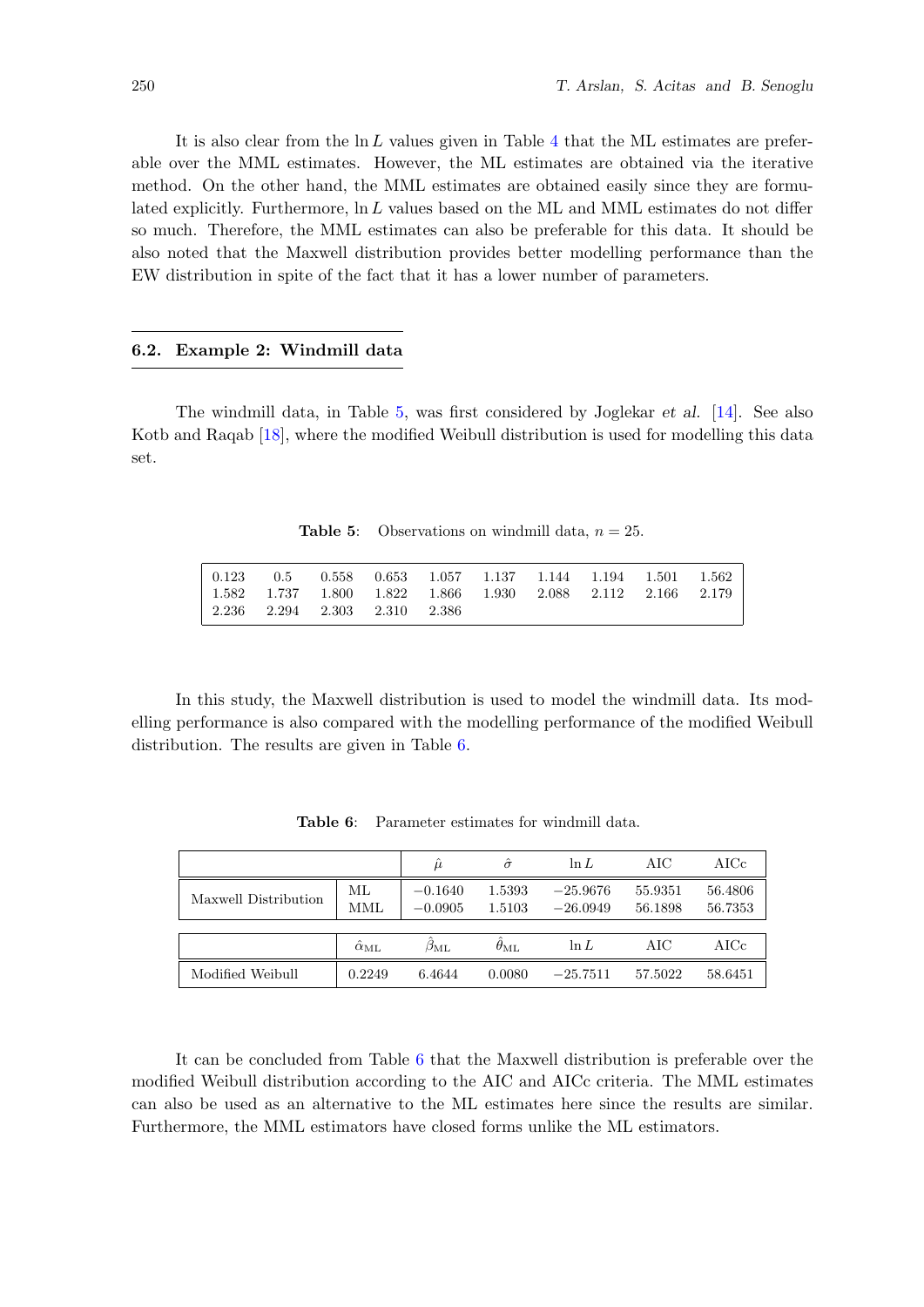# 7. CONCLUSION

In this study, estimation of the location and scale parameters of the Maxwell distribution is considered. Since the ML estimators cannot be obtained explicitly, the MML estimators having closed forms are derived. The MML estimators are asymptotically equivalent to the ML estimators. They are also fully efficient. We conducted a MC simulation study to compare the performance of the MML estimators with the ML, MoM and LS estimators. Simulation results show that the performance of the ML estimators is better than the other estimators. Furthermore, the MML and ML estimators have more or less the same performance. However, the ML estimators are obtained based on iterative methods. It is well known that using iterative methods causes some problems as mentioned in the text. On the other hand, the MML estimators are easily obtained from the sample observations without any iterative computations. It is concluded that the MML estimators may be preferable as an alternative to the ML estimators, if our focus is to avoid the computational complexities whilst high efficiency.

# <span id="page-14-0"></span>A. APPENDIX

Elements of the Hessian matrix

$$
\frac{\partial^2 \ln L}{\partial \mu^2} = -\frac{2n}{\sigma^2} - \frac{2}{\sigma^2} \sum_{i=1}^n \left(\frac{x_i - \mu}{\sigma}\right)^{-2},
$$

$$
\frac{\partial^2 \ln L}{\partial \mu \partial \sigma} = -\frac{4}{\sigma^2} \sum_{i=1}^n \left(\frac{x_i - \mu}{\sigma}\right),
$$

$$
\frac{\partial^2 \ln L}{\partial \sigma^2} = \frac{3n}{\sigma^2} - \frac{6}{\sigma^2} \sum_{i=1}^n \left(\frac{x_i - \mu}{\sigma}\right)^2.
$$

Fisher Information (I) matrix of the Maxwell distribution

$$
\mathbf{I} = \begin{bmatrix} -\mathbf{E} \left( \frac{\partial^2 \ln L}{\partial \mu^2} \right) & -\mathbf{E} \left( \frac{\partial^2 \ln L}{\partial \mu \partial \sigma} \right) \\ -\mathbf{E} \left( \frac{\partial^2 \ln L}{\partial \sigma \partial \mu} \right) & -\mathbf{E} \left( \frac{\partial^2 \ln L}{\partial \sigma^2} \right) \end{bmatrix} = \frac{n}{\sigma^2} \begin{bmatrix} 6 & \frac{8}{\sqrt{\pi}} \\ \frac{8}{\sqrt{\pi}} & 6 \end{bmatrix}.
$$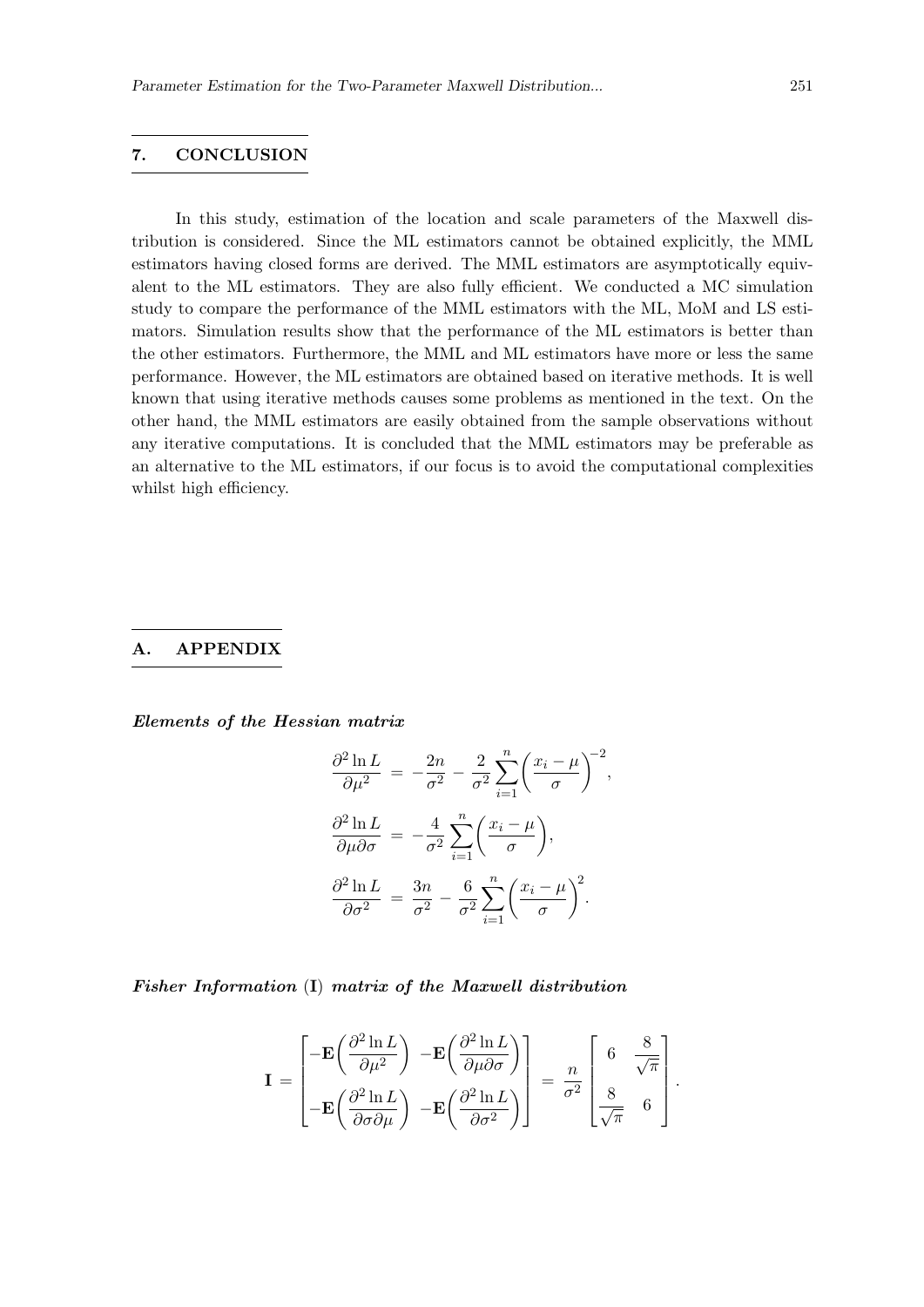#### REFERENCES

- <span id="page-15-9"></span>[1] Acitas, S.; Kasap, P.; Senoglu, B. and Arslan, O. (2013). One-step M-estimators: Jones and Faddy's skewed *t*-distribution, *Journal of Applied Statistics*, 40(7), 1545–1560.
- <span id="page-15-14"></span>[2] Akgul, F.G.; Senoglu, B. and Arslan, T. (2016). An alternative distribution to Weibull for modeling the wind speed data: Inverse Weibull distribution, Energy Conversion and Management, 114(7), 1234–1240.
- <span id="page-15-2"></span>[3] Al-Baldawi, T.H.K. (2013). Comparison of maximum likelihood and some Bayes estimators for Maxwell distribution based on non-informative priors, *Baghdad Science Journal*,  $\mathbf{10}(2)$ , 480–488.
- <span id="page-15-15"></span>[4] Al-Sobhi, M.M. and Soliman, A.A. (2016). Estimation for the exponentiated Weibull model with adaptive Type-II progressive censored schemes, Applied Mathematical Modelling, 40, 1180–1192.
- <span id="page-15-6"></span>[5] Arslan, T.; Acitas, S. and Senoglu, B. (2017). Estimating the location and scale parameters of the Maxwell distribution, Data Science, Statistics and Visualisation Conference, Lisboa.
- <span id="page-15-8"></span>[6] Arslan, T. and Senoglu, B. (2018). Type II censored samples in experimental design under Jones and Faddy's skew t distribution, Iranian Journal of Science and Technology Transaction A: Science, 42, 2145–2157.
- <span id="page-15-7"></span>[7] BARNETT, V.D. (1966). Evaluation of the maximum likelihood estimator when the likelihood equation has multiple roots, Biometrika, 53, 151–165.
- <span id="page-15-11"></span>[8] Bartlett, M.S. (1953). Approximate confidence intervals, Biometrika, 40, 12–19.
- <span id="page-15-5"></span>[9] Dey, S.; Dey, T.; Ali, S. and Mulekar, M.S. (2016). Two-parameter Maxwell distribution: Properties and different methods of estimation, Journal of Statistical Theory and Practice, 10(2), 291–300.
- <span id="page-15-0"></span>[10] Dey, S. and Maiti, S.S. (2010). Bayesian estimation of the parameter of Maxwell distribution under the different loss functions, *Journal of Statistical Theory and Practice*,  $40(2)$ , 279–287.
- <span id="page-15-12"></span>[11] Dubey, S.D. (1967). On some permissible estimators of the location parameter of the Weibull and certain other distributions, Technometrics, 9(2), 293–307.
- <span id="page-15-4"></span>[12] Fan, G. (2016). Estimation of the loss and risk functions of parameter of Maxwell distribution, Science Journal of Applied Mathematics and Statistics, 4(4), 129–133.
- <span id="page-15-3"></span>[13] Hossain, A.M. and Huerta, G. (2016). Bayesian estimation and prediction for the Maxwell failure distribution based on Type II censored data, Open Journal of Statistics, 6, 49–60.
- <span id="page-15-16"></span>[14] Joglekar, G.; Schuenemeyer, J.H. and LaRiccia, V. (1989). Lack-of-fit testing when replicates are not available, Amer. Statist., 43, 135–143.
- <span id="page-15-13"></span>[15] KANTAR, Y.M. and SENOGLU, B. (2008). A comparative study for the location and scale parameters of the Weibull distribution with given shape parameter, Computers  $\mathcal{C}$  Geosciences, 34, 1900–1909.
- <span id="page-15-1"></span>[16] Kazmi, S.M.A.; Aslam, M. and Ali, S. (2011). A note on the maximum likelihood estimators for the mixture of Maxwell distributions using Type-I censored scheme, The Open Statistics and Probability Journal, 3, 31–35.
- <span id="page-15-10"></span>[17] KENDALL, M.G. and STUART, A. (1961). The Advanced Theory of Statistics, Vol. 2, Charles Griffin and Co., London.
- <span id="page-15-17"></span>[18] KOTB, M.S. and RAQAB, M.Z. (2017). Inference and prediction for modified Weibull distribution based on doubly censored samples, Mathematics and Computers in Simulation, 132, 195–207.